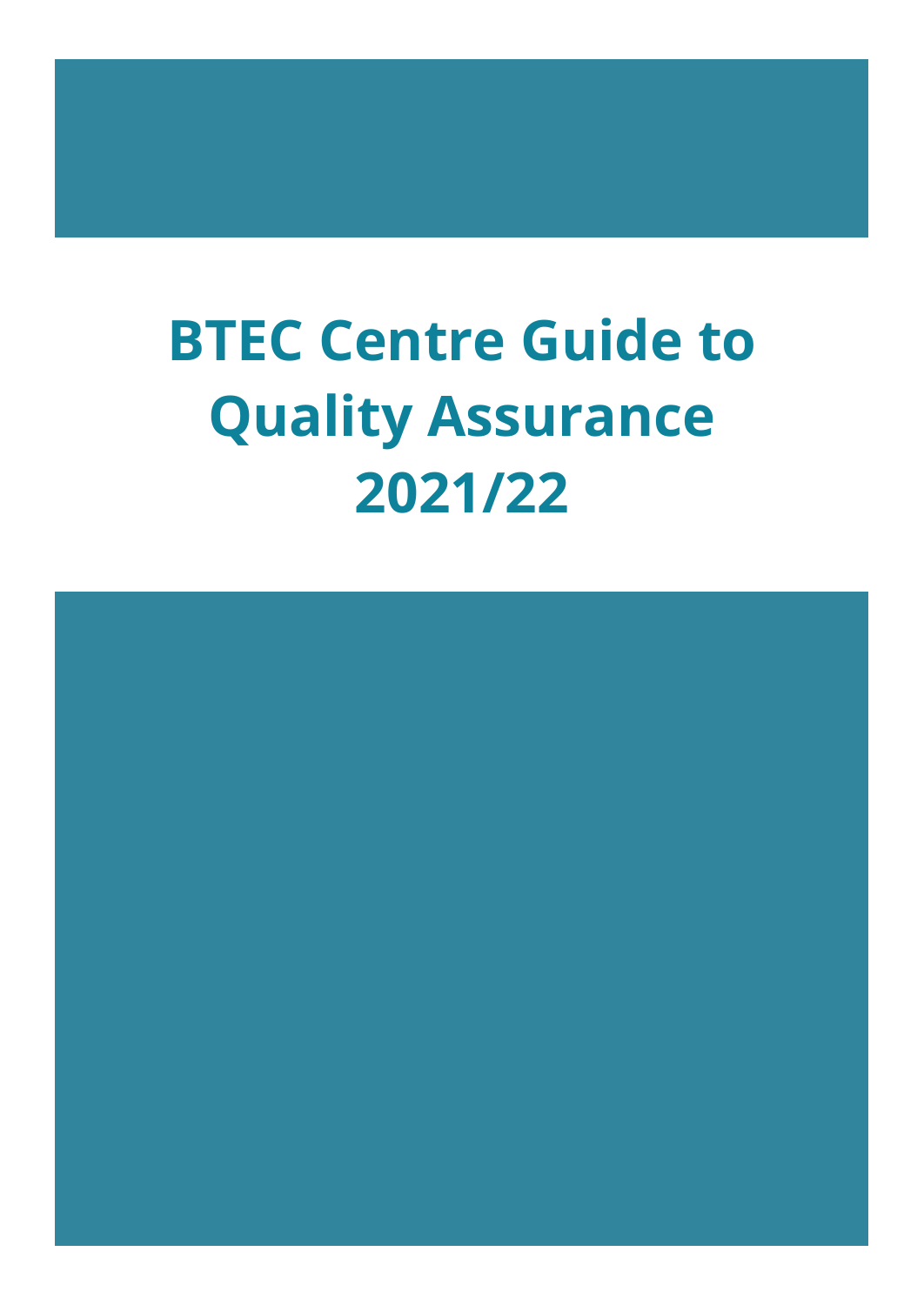# **1. Introduction**

This guide provides you with the information you need to deliver BTEC Quality Assurance in 2021/22. We want to make delivering a BTEC as simple as possible, provide all the support you need from the start and tailor our Quality Assurance process towards your needs to ensure you can be confident in the assessment of BTEC qualifications.

## We're here to help

If you need more information or support at any stage, please do contact us and we will do our very best to help.

For all enquiries please use the **[contact us](https://support.pearson.com/uk/s/qualification-contactus)** link on any of our website pages. Select 'send us a message' and then complete the form in as much detail as possible to ensure a timely response by our teams. Including your centre number will help us to quickly find your records.

| <b>Version</b> | <b>Description</b>   | <b>Changed by</b>   | Date       |
|----------------|----------------------|---------------------|------------|
| 0.3            | Page 17: Removal of  | Set Up and Delivery | 03/12/2021 |
|                | criteria 8           | Manager - BTEC      |            |
|                |                      | Internal Assessment |            |
| 0.3            | Page 19: Date for    | Set Up and Delivery | 03/12/2021 |
|                | receipt of programme | Manager - BTEC      |            |
|                | ratings amended      | Internal Assessment |            |
| 0.3            | Page 20: Date for    | Set Up and Delivery | 03/12/2021 |
|                | programme rating     | Manager - BTEC      |            |
|                | appeals amended.     | Internal Assessment |            |

### Version Control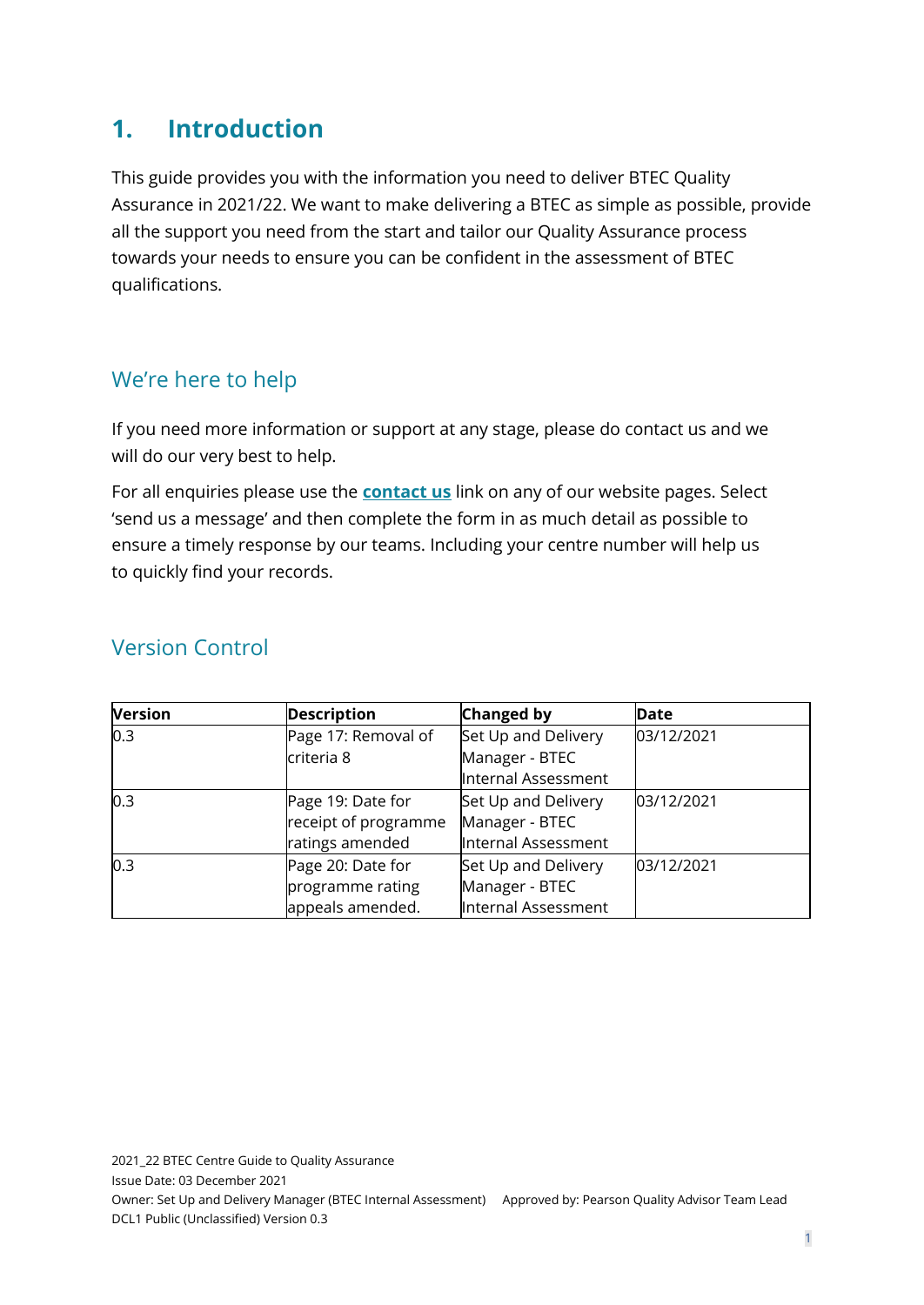# **2. UK Qualifications Covered by BTEC Quality Assurance**

This guide provides you with the information you need to deliver quality assurance for the following BTEC programmes:

- BTEC 2012 BTEC Level 1/2 Firsts
- BTEC Tech Awards
- BTEC Level 2 and 3 Technicals
- BTEC Level 3 Nationals (from 2016)
- BTEC 2010 QCF Level 3 Nationals, Specialists, Level 1 and Entry Level

The following qualifications are subject to the Work Based Learning (WBL) Quality Assurance Lead Standards Verifier activities:

- Level 1 7 Pearson Edexcel and Pearson NVQs and competence-based qualifications regulated by Ofqual
- Pearson Scottish Vocational Qualifications (SVQs) regulated by SQA Accreditation
- BTEC Apprenticeship frameworks (except the Functional skills suite)
- BTEC Security and Fire qualifications
- BTEC PSD, Work Skills and Skilled for Life
- BTEC Entry Level Vocational (from 2019)
- BTEC Introductory Suite (from 2016)

The following qualifications will need to complete the Annual Declaration but will remain subject to External Examination:

- Higher Nationals
- Level 4 7 BTEC Professional Qualifications

If you are a Private Training Provider delivering BTEC Level 4-7 qualifications these will remain subject to Academic Management Review (AMR) and External Examination.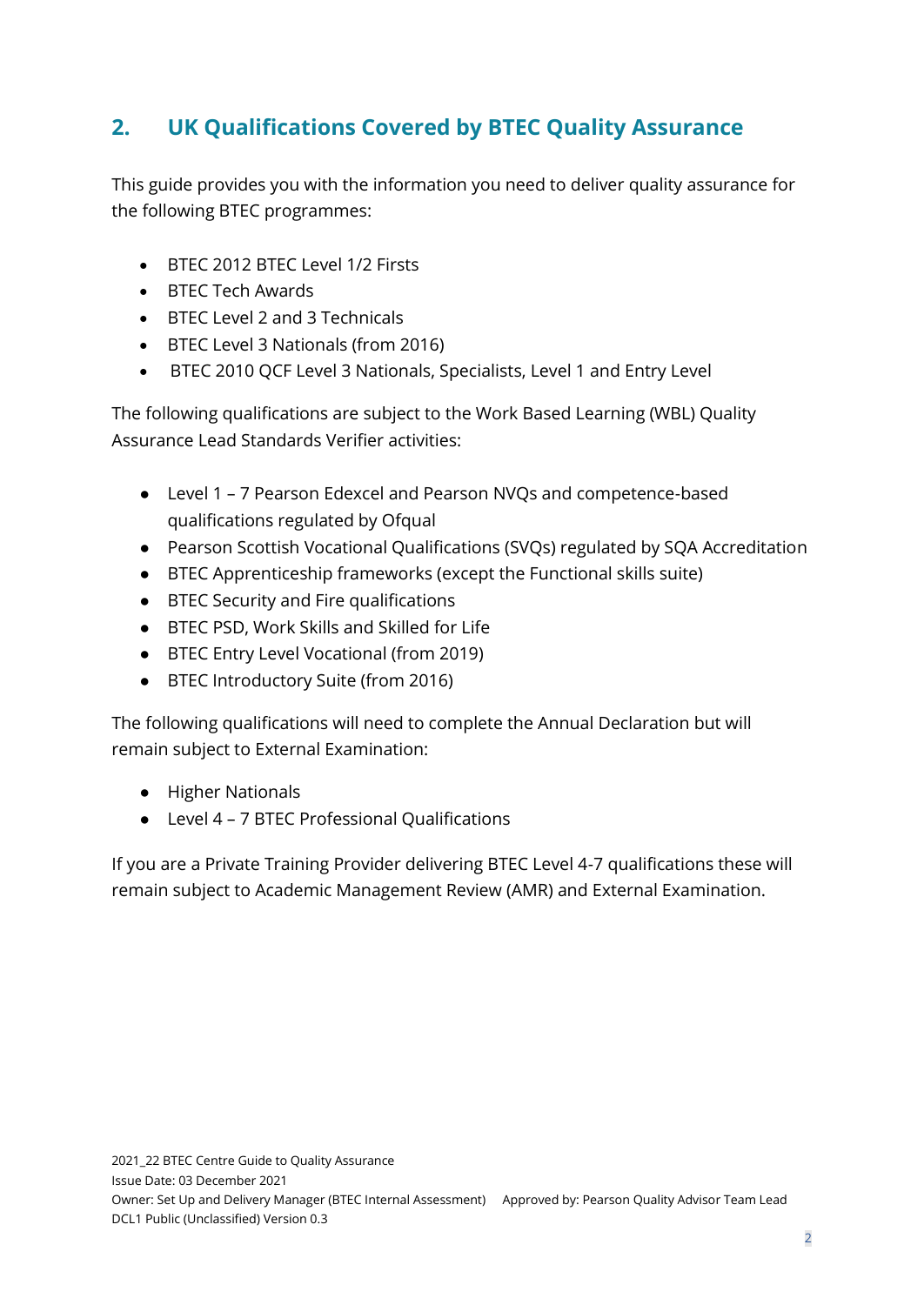# **3. The BTEC Quality Assurance Cycle**

BTEC Quality Assurance Cycle is a four-stage process. The cycle has been designed to allow Pearson to:

- work in partnership with you with a collective responsibility in ensuring every learner receives the right result for their BTEC qualifications
- tailor our approach to provide you with more individualised and targeted advice and activity
- allow everyone involved at each stage of the process to understand their role
- ensure that you are managing appropriate quality assurance systems and procedures



The next section of this guide will explain each stage of the process in detail and provide some of our most Frequently Asked Questions to support you.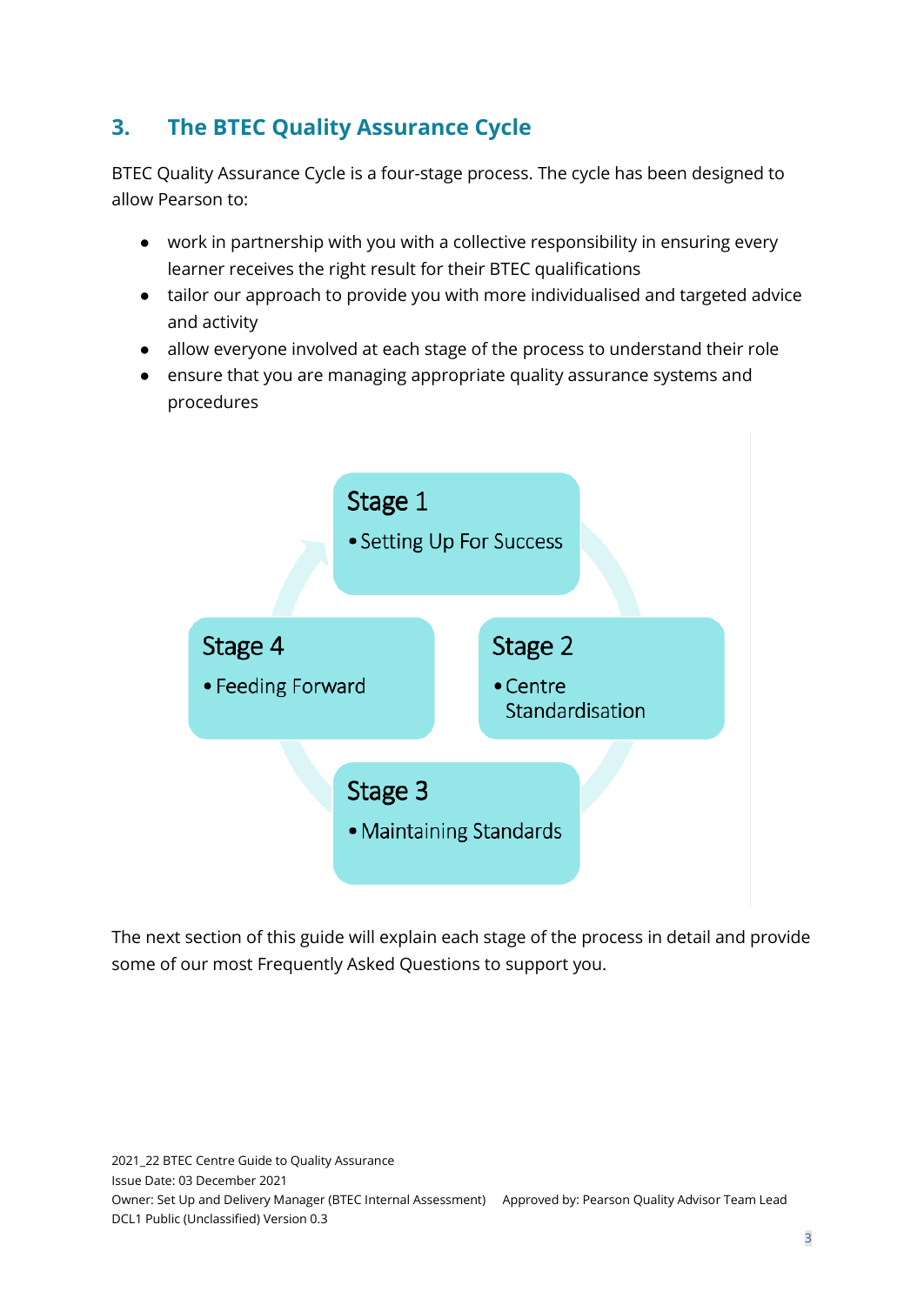# **Stage 1 Setting Up for Success**

## Annual Centre Declaration

In September, the Quality Nominee and Head of Centre will need to complete the Annual Centre Declaration. The Declaration must be signed electronically by your Head of Centre and Quality Nominee to confirm that staff holding these roles understand and agree to their responsibilities.

The purpose of the Declaration is for you to confirm that all policies and procedures required for the delivery of BTEC qualifications are in place, effective and have been contextualised for your centre. The Declaration also serves as your acceptance of Pearson's Terms and Conditions of Centre Recognition and Qualification Approval for delivering BTEC qualifications. It will also enable you to tell us about any changes to your centre that might require our support or endorsement.

All Annual Centre Declarations will be subject to review by Pearson.

#### **Frequently Asked Questions**

#### How do I access the Annual Centre Declaration?

The Annual Centre Declaration is a word document which can be found on Edexcel Online under BTEC Annual Centre Declaration in the left-hand menu. You will need to download a copy, complete all sections of the declaration then upload to Edexcel Online.

What is the deadline for submission of the Centre Declaration? You will need to submit your declaration by 30 September 2021.

Is there a requirement to complete a self-assessment statement? No. This is not a requirement for BTEC qualifications.

#### What policies do we need to have in place?

You are required to have in place the following policies and procedures for managing:

- Equality and Diversity
- Safeguarding
- Health and Safety (including any arrangements for employer Involvement)
- Distance and/or Blended learning (if applicable)
- Special Consideration and Reasonable Adjustment
- Recognition of Prior Learning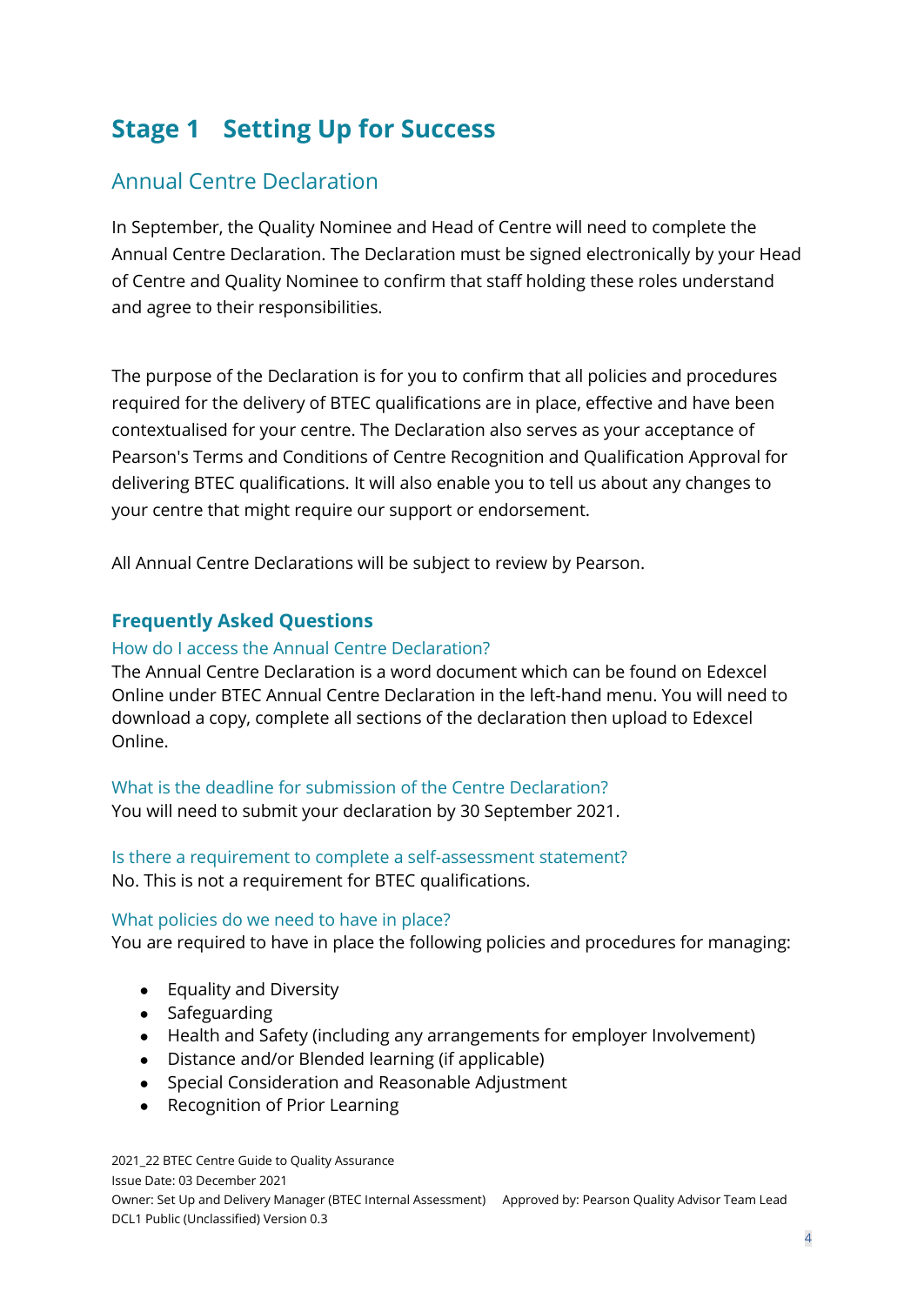- Registration and Certification of Learners
- Assessment
- Internal verification
- Plagiarism and Assessment Malpractice
- Appeals & Complaints
- Employer Involvement (if appropriate)
- Consortia / Collaboration arrangements (if applicable)

All policies and procedures must be reviewed and evaluated annually. Your centre policies and procedures must be detailed and contextualised in terms of how BTEC programmes and their quality assurance work in your centre. Although you will not have to send them all to Pearson for review, the policies and procedures may be requested if an issue arises during the quality assurance cycle.

#### My centre delivers both BTEC and Work Based Learning qualifications. Do we need to complete the Centre Self-Assessment too?

This will depend on the size of your provision for each qualification type. If you have significant registrations on programmes within each quality assurance model, then you will have to undergo both processes and should complete all required documentation.

#### Can we commence the teaching and assessment of a BTEC programme and register the learners just before claiming certification?

No. You must register learners before commencing any teaching and assessment of a BTEC qualification. Failure to do so will be in breach of your Terms of Approval and may result in sanctions being applied to your centre.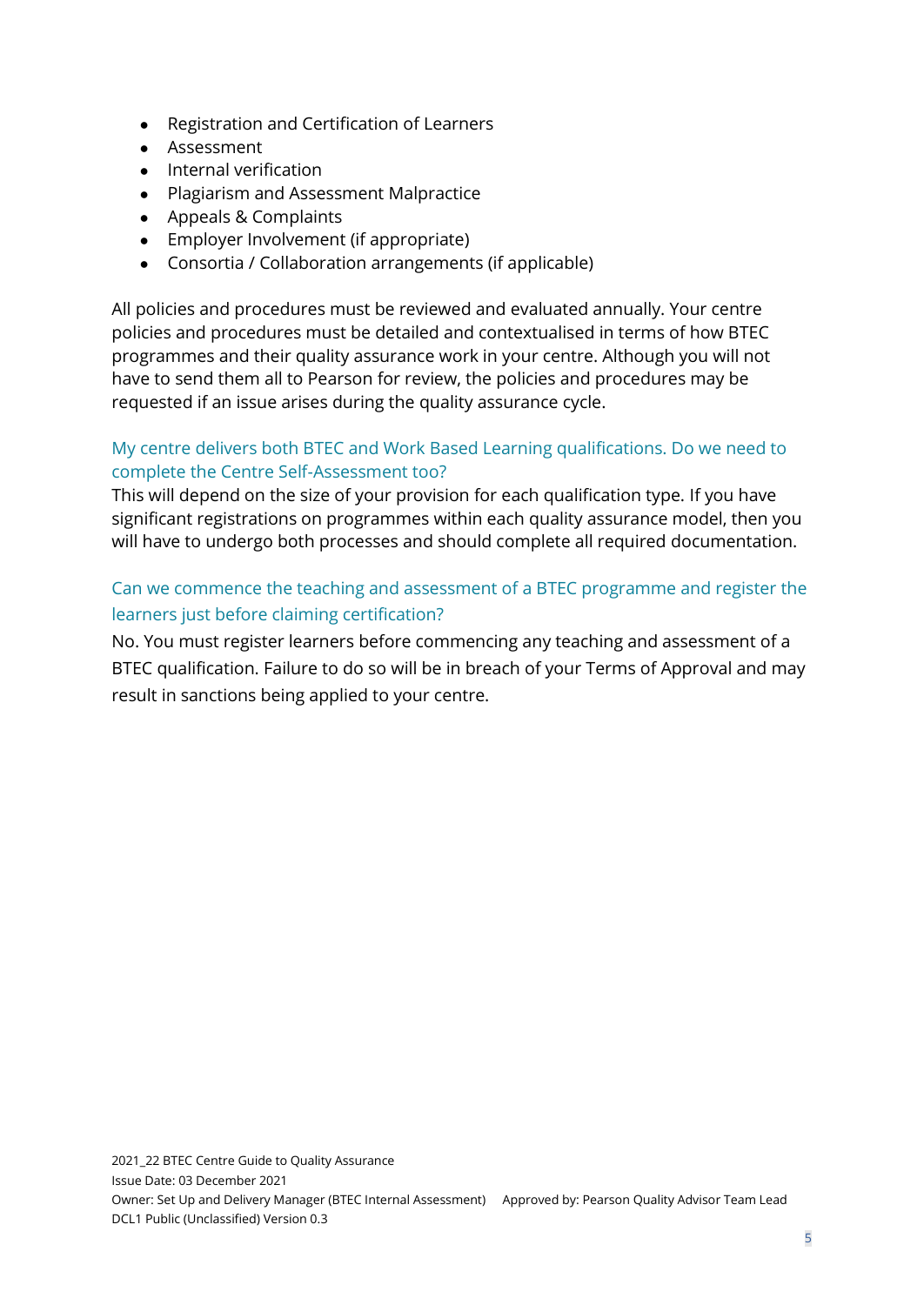# BTEC Lead Standards Verifier Activity

#### **Overview of Activity**

In 2021/22, a BTEC Lead Standards Verifier (Lead SV) or Pearson Quality Advisor will be assigned to support centres who are either new to BTEC or who have been identified as requiring additional quality assurance support.

Centres who do not fall into either category will be required to submit their Annual Centre Declaration only. Providing this is found to be fit for purpose and no concerns are raised, centres will not be required to undertake activity with a Lead Standards Verifier or Pearson Quality Advisor.

| I am a new centre to BTEC for<br>2021/22                                                                      | I was a new centre in 2020/21 and<br>didn't undertake full Lead SV<br>activity                              |
|---------------------------------------------------------------------------------------------------------------|-------------------------------------------------------------------------------------------------------------|
| •Annual Centre Declaration Review<br>•Policy Review by Lead SV<br>.Remote Activity with Lead SV               | •Annual Centre Declaration Review<br>•Policy Review by Lead SV<br>.Remote Activity with Lead SV             |
|                                                                                                               |                                                                                                             |
|                                                                                                               |                                                                                                             |
| I am a centre who has been<br>notified by Pearson that<br>additional quality assurance<br>support is required | I am an existing centre who has<br>not been flagged as requiring<br>additional quality assurance<br>support |

The diagram below sets out how each activity has been assigned:

#### **Frequently Asked Questions**

#### Why could a centre be identified as requiring additional quality assurance support?

There are a range of reasons why a centre may have been identified. These include:

- Issues found during the previous year's quality assurance cycle
- Newly merged or de-merged centres
- An adverse understanding and application of BTEC assessment methodology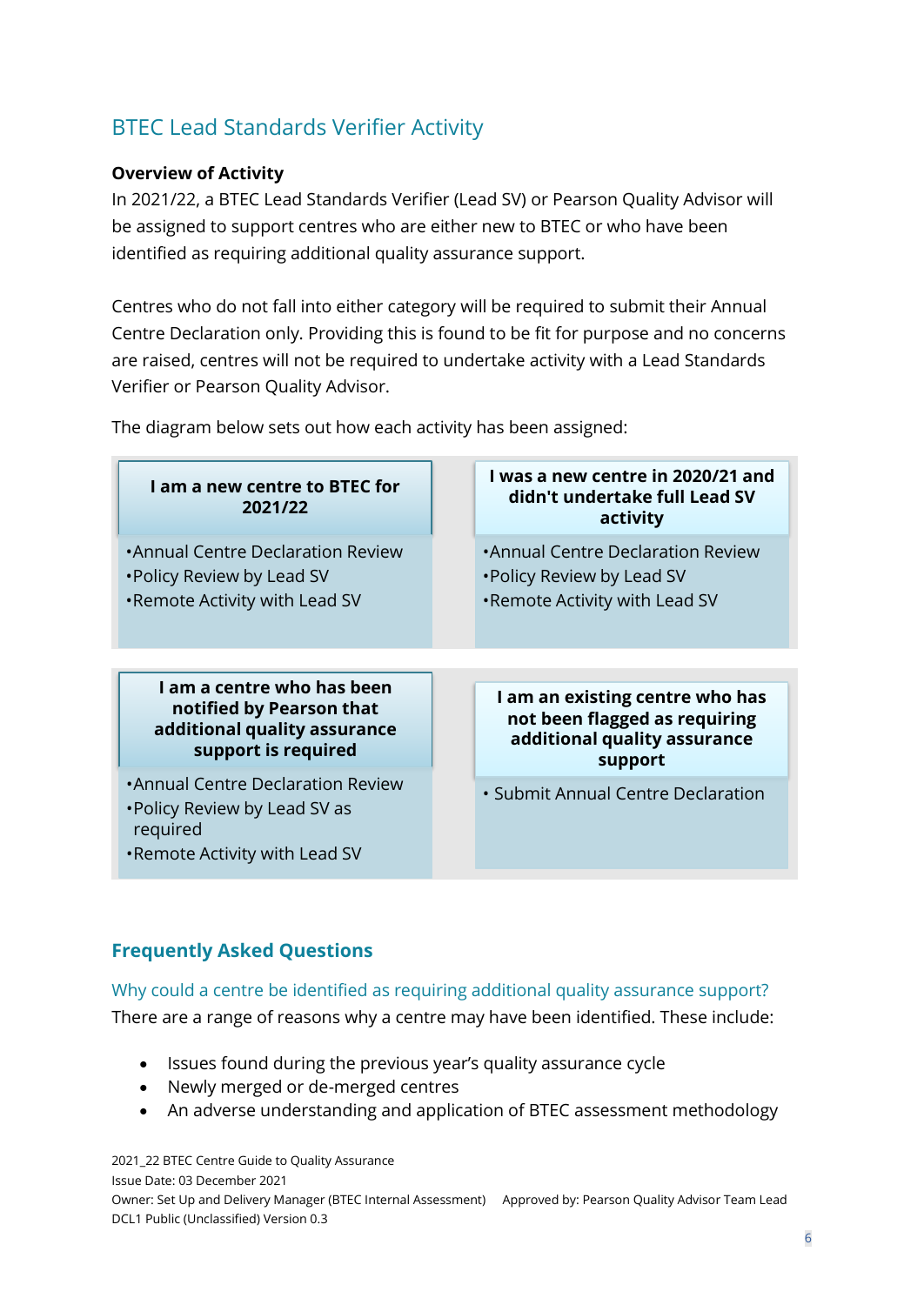- Maladministration
- Inappropriate/insufficient quality policies/procedures in place
- A high volume of grade adjustment requests received
- Late registration of learners
- Programmes being delivered without approval
- A malpractice investigation
- Collaborative arrangement concerns

Leaving issues unresolved can result in the qualification requirements not being met, a lack of validity and reliability in assessment decisions, an increased risk of malpractice and, ultimately the unsecure certification of learners. It is therefore important that Pearson works with centres at this early stage of the quality assurance cycle to provide support and correct any issues.

As in previous years, **all** centres delivering BTEC programmes will continue to receive ongoing support from the Pearson Quality Advisor team.

#### How will I know if my centre will be subject to Lead Standards Verifier activity this year? We will write to you to let you know if you will be subject to Lead Standards Verifier

activity by 11 October 2021. If you do not hear from us by this date, then you will be required to submit your Annual Centre Declaration only.

#### For how many years will a Lead Standards Verifier be allocated to my centre?

Building a relationship with our customers is important to us, therefore we have pledged that Lead SVs will be allocated to centres for 5 years where possible.

#### What if I am a centre offering both BTEC and WBL qualifications, which Lead Standards Verification activity do I follow?

This will depend on the size of your provision for each qualification type. If you have significant registrations on programmes within each quality assurance model and have been flagged for BTEC Lead SV activity, then you will have to undergo both processes and should complete all required documentation.

#### Will Welsh and Gaelic speaking centres be able to have an appropriate bi-lingual Lead Standards Verifier?

Where possible, and Welsh or Gaelic speaking Lead Standards Verifiers are available, we will aim to allocate in this way.

Please remember that the Pearson Language Policy states that all BTEC quality assurance activities must be conducted in English and requires all BTEC policies and procedures to be translated into English. All evidence requested for the Lead Standards Verifier activity must be provided in English.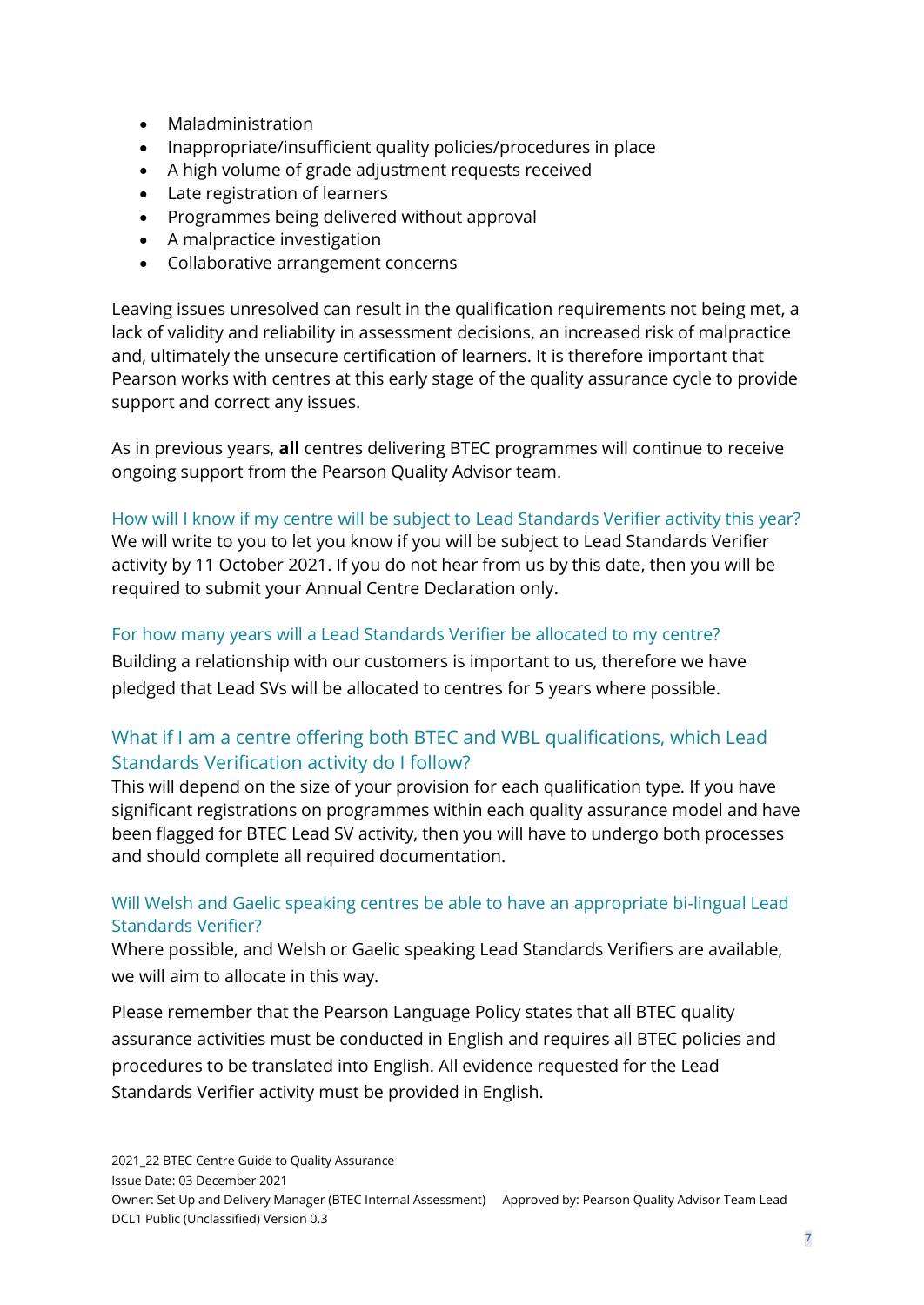## BTEC Lead Standards Verifier Remote Activity

The Lead SV will conduct up to a full day's activity between October to December 2021. This timeframe will ensure programme ratings are finalised by January, ahead of a Standards Verifier being allocated to your BTEC programmes as required.

The purpose of the Lead SV activity is to:

- Meet individually with identified Lead IVs
- Review internal assessment processes to ensure accurate outcomes for learners
- Work with you to ensure continual improvement
- Provide or signpost support required by BTEC teams
- Identify any actions to improve programme delivery or QA systems
- Triangulate evidence with Pearson held data to assign a final programme rating for your BTEC standard verification schedule

Once allocated, your Lead SV will contact your Quality Nominee to arrange an initial telephone or video call to introduce themselves and get to know your centre. During this conversation, the Lead SV will agree a mutually convenient date for the activity. The conversation will also provide the opportunity to initially discuss the programme ratings assigned to BTEC programmes in your centre. There will also be the opportunity to discuss any outstanding actions or issues from the previous year's quality assurance cycle.

Your Lead Standards Verifier will have access to the following information for your centre to help them prepare and support you:

- BTEC programmes being delivered in 2021/22 and the volume of learner registrations (providing registrations have been made)
- Historical standards verification and quality assurance reports
- Programme ratings assigned to BTEC programmes

**Please Note:** The purpose of this activity is to support your centre to be successful. It is not an inspection.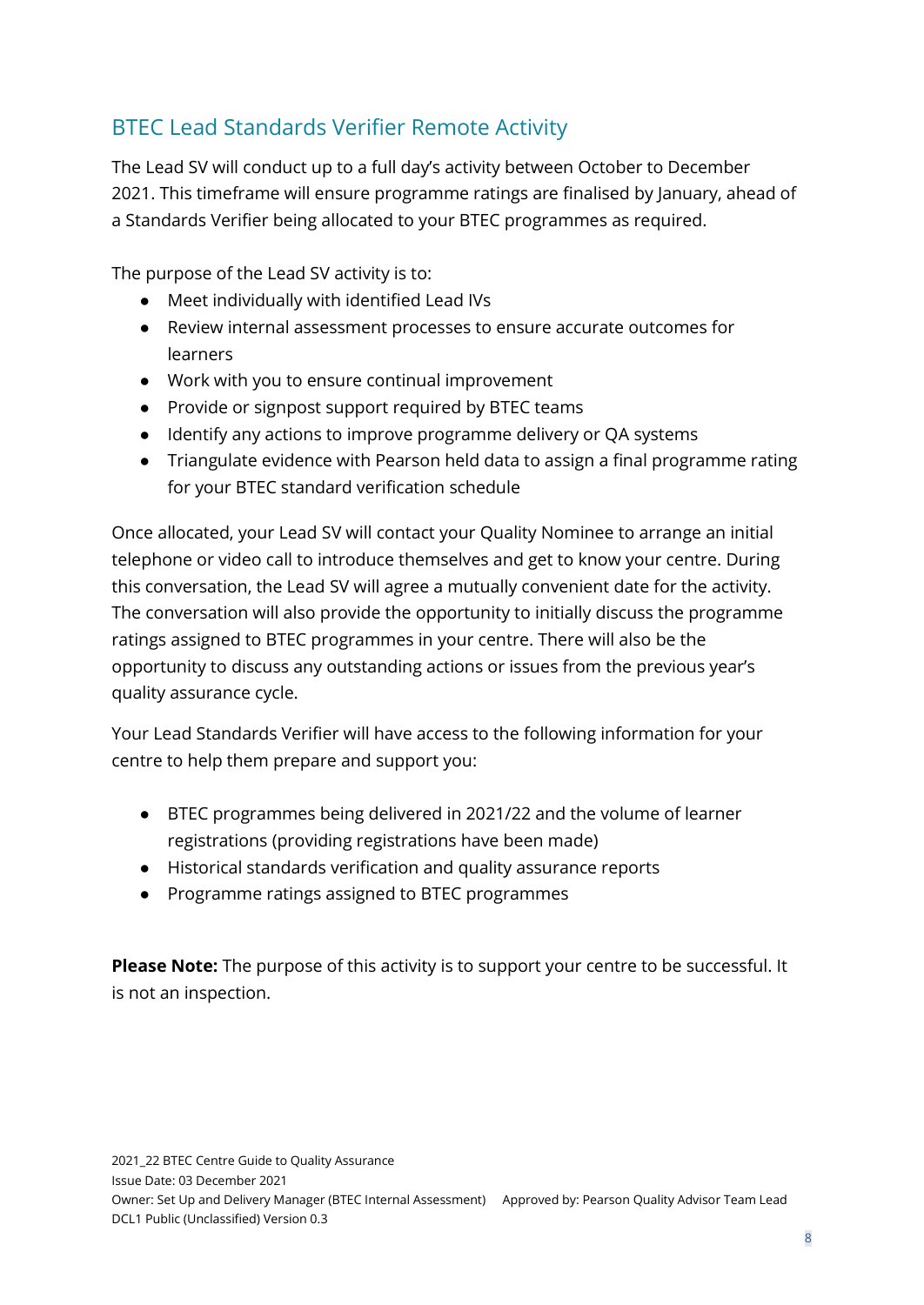#### **Frequently Asked Questions**

#### Will the phone call from the Lead Standards Verifier be pre-arranged to allow the Quality Nominee to prepare?

Yes. A mutually convenient time will be arranged to ensure the call takes place at a time suitable for both parties.

#### Will the Lead Standards Verifier meet with learners?

No. There is not a requirement for Lead Standards Verifiers to meet with learners.

#### **Arranging the Remote Meeting**

The activity plan (Appendix A) will outline the schedule for the day and will be agreed at least 1 week prior to the activity date. The Lead Standards Verifier will identify which Lead IVs they will need to meet with and will request that the Quality Nominee arranges convenient timings for the meetings to take place based on your centre's needs. The meeting will take place remotely using the virtual meeting software used in your centre e.g., Microsoft Teams, Skype, Zoom, Google Hangouts.

The activity should not require onerous cover arrangements and each Lead IV will be required for approximately 30 minutes. If there is a need to amend the schedule due to unforeseen circumstances please do let the Lead Standards Verifier know so that they can plan accordingly, but do not worry if changes must be made on the day. The Lead Standards Verifier is there to be supportive and flexible and will understand that sometimes changes are unavoidable.

The activity plan will also outline any evidence that the Lead Standards Verifier will need to see either on the day or to request the evidence is sent through prior to the activity date. If there are specific queries that arise on the day then the Lead Standards Verifier may ask to see other documentation, such as a policy relating to BTEC programmes for that issue.

#### **The Day of the Meeting**

At the start of the meeting, the Lead Standards Verifier will engage in an initial discussion with the Quality Nominee to pick up areas discussed during the initial telephone conversation and to ensure the Lead Standards Verifier has the most up to date information for your centre.

The Lead Standards Verifier will then **meet individually** with the Lead IVs as agreed.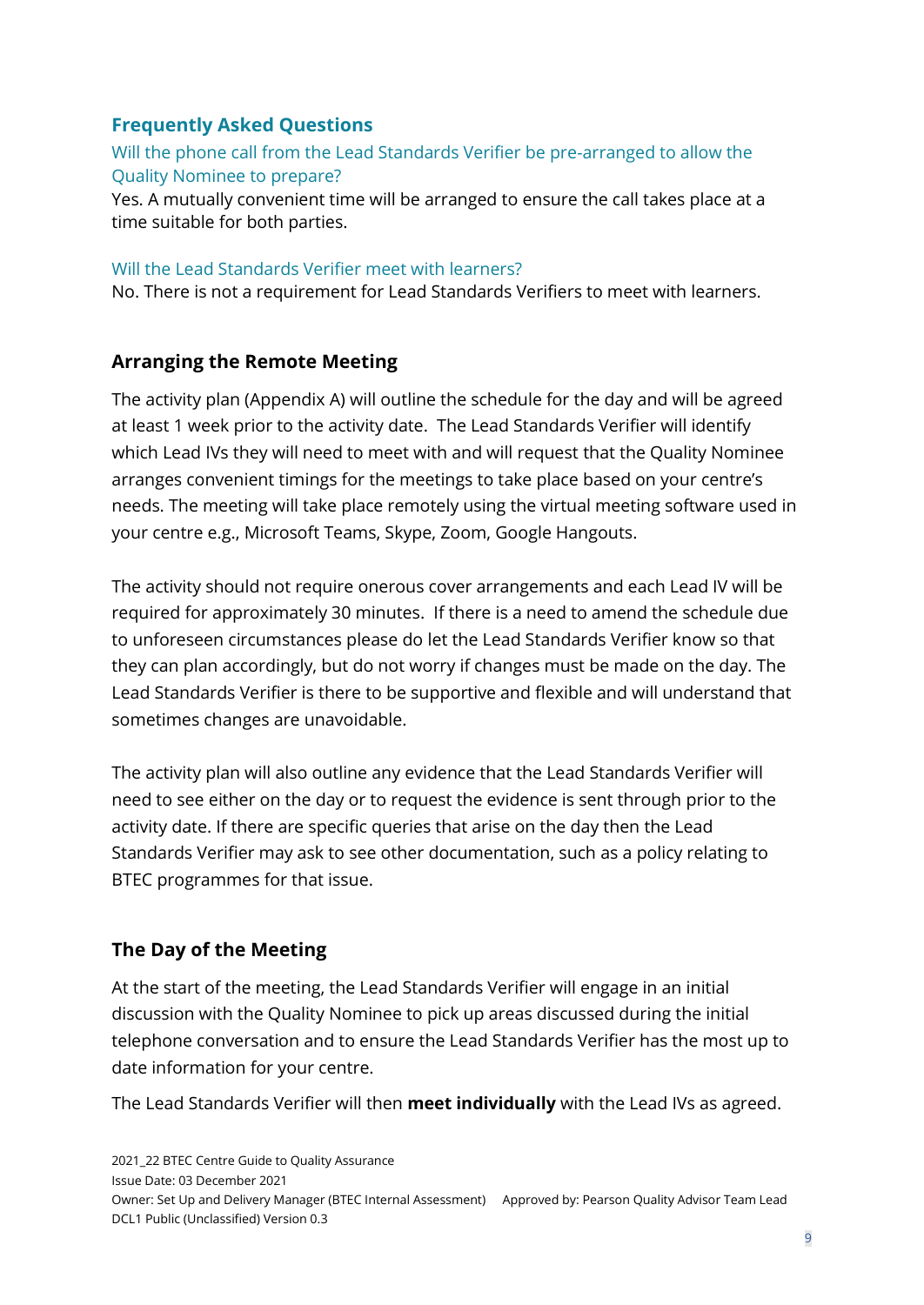The purpose of this is:

- to confirm that each Lead IV understands their own role in managing the assessment team in their subject area
- to review evidence for quality assurance processes, providing judgements and feedback against the Lead Standards Verifier Objectives and Measures framework
- to triangulate all information available to inform the standards verification schedule for that subject
- to confirm a robust and effective quality assurance process is in place for the subject which allows for valid and reliable assessment to take place

#### **Frequently Asked Questions**

#### Due to staff availability, we are unable to facilitate all Lead IV meetings in one day. What can we do?

Where possible Lead IV meetings should take place on the same day to support Lead Standards Verifiers with managing their caseload of centre allocations. However, there may be instances when this can't be arranged. Please speak to your Lead Standards Verifier to arrange a mutually convenient time for them to meet with the Lead IV.

#### Can we send documentation ahead of the day of the meeting?

Yes. Please discuss requirements with your Lead Standards Verifier.

#### Can we record the meeting?

No. Due to GDPR legislation, meetings must not be recorded. Your Lead Standards Verifier will include a summary of discussions and detail any required actions in their report.

#### Will the Quality Nominee be required to sit in the online meeting all day? No. The Quality Nominee will not be required to sit in the meeting all day.

#### Some staff are not scheduled to meet with the Lead Standards Verifier but would like to speak to them. Can this be arranged?

The Lead Standards Verifier will also be available to support assessment staff throughout the day who are welcome to 'drop in' with any queries concerning the delivery and assessment of BTEC qualifications. Please speak to your Lead Standards Verifier to discuss and arrange.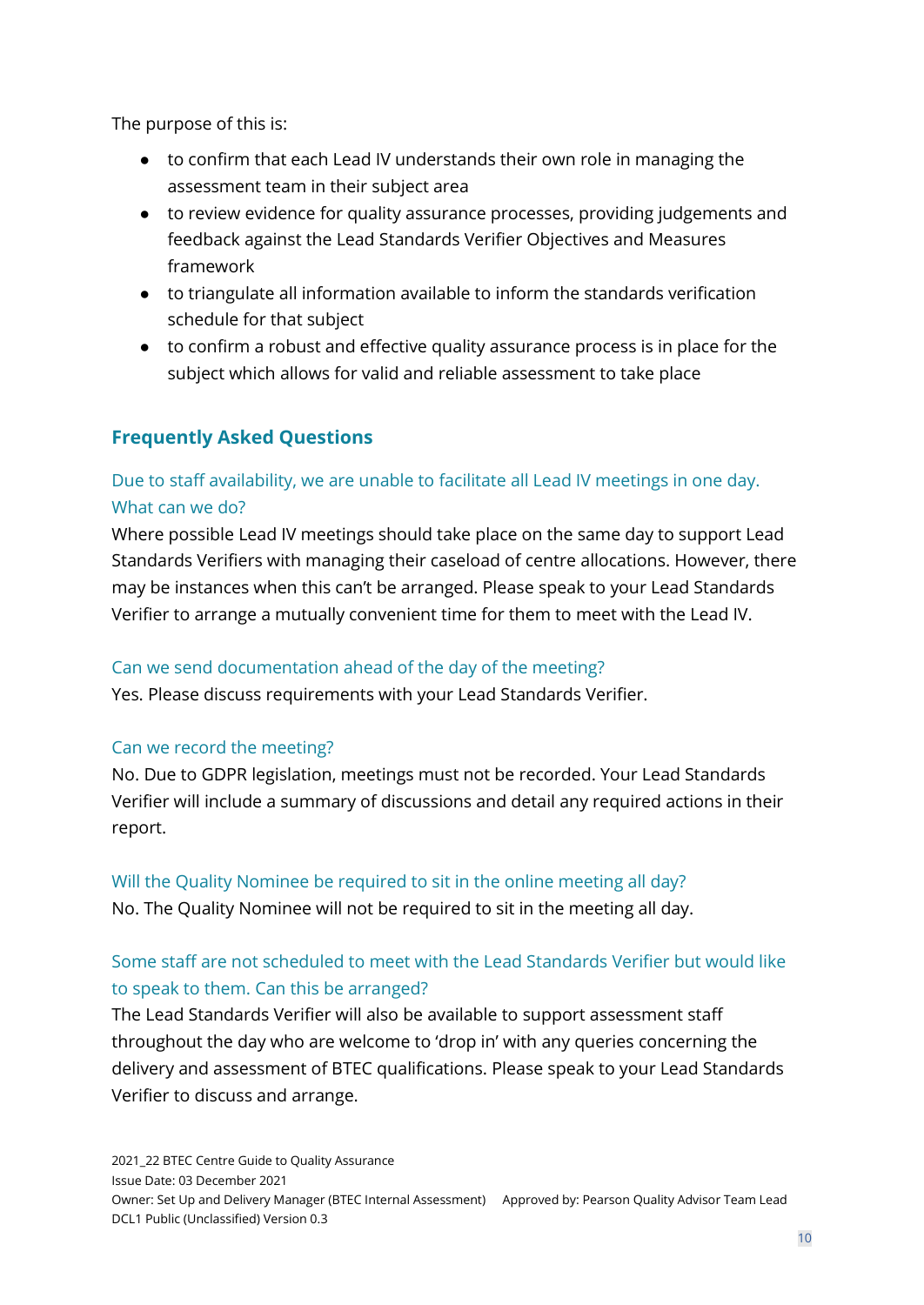#### Can the Quality Nominee be part of the Lead IV meetings?

We will require Lead IVs to meet individually with your Lead Standards Verifier. This is to ensure the Lead Standards Verifier can provide individual and targeted support to the Lead IV whilst obtaining an honest appraisal of the quality assurance cycle for that subject area. Lead SVs will be focused on BTEC and cannot be drawn into any conversations relating to content outside of their remit.

#### What will be the time delay in issuing the report if this needs to go through quality assurance checks by the Lead Standards Verifier's Team Leader?

Lead Standards Verifiers will have 10 working days from the date of their activity with you to submit their report. They will be subject to quality assurance checks from their Team Leader to ensure their decisions and report writing are appropriate. We have stated this activity needs to take place within the first 5 working days to minimise delays of issuing reports to BTEC customers.

#### Can inexperienced or new Lead IVs have a buddy or other member of staff with them during their meeting with the Lead Standards Verifier?

Yes. This is acceptable and Lead Standards Verifiers have been informed of this decision.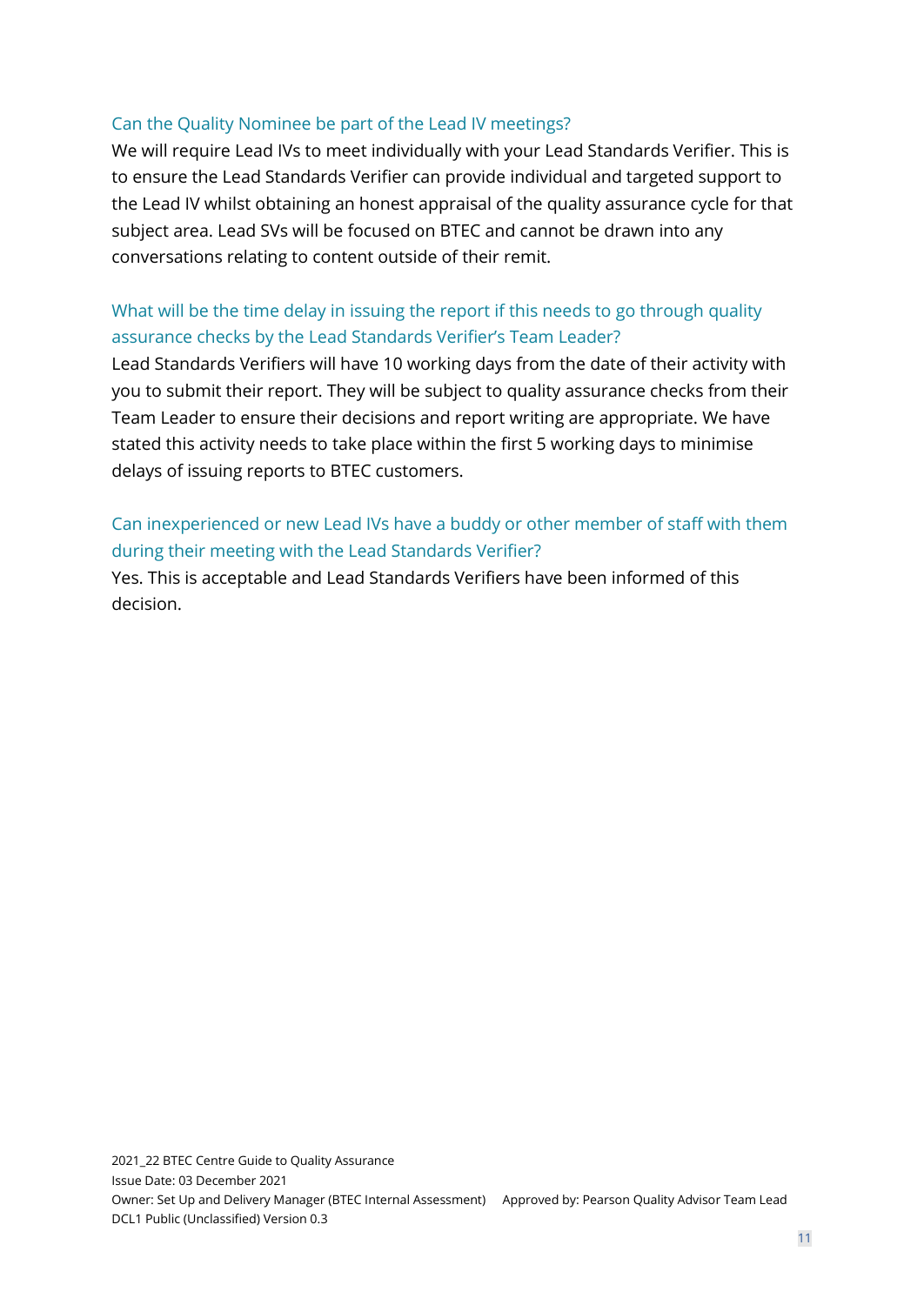#### Outcomes from the Lead Standard Verifier Remote Activity

Following the remote activity, the Lead Standards Verifier will submit a report to Edexcel Online within 10 working days, providing feedback on the criteria listed in Appendix B. This will show one of the following outcomes:

| <b>Outcome</b>                                                                  | <b>Description</b>                                                                                                                                                                                                                                                                                                                                                                                                           |
|---------------------------------------------------------------------------------|------------------------------------------------------------------------------------------------------------------------------------------------------------------------------------------------------------------------------------------------------------------------------------------------------------------------------------------------------------------------------------------------------------------------------|
| <b>Submitted</b>                                                                | Your Lead Standards Verifier has confirmed that your centre is meeting<br>the expectations outlined in the Quality Objectives and Reliability of<br>Assessment Criteria. This means that certification at Centre Level is<br>released* for this academic year and no further action is required.<br>*Programmes remain subject to standards verification to release certification at programme level.                        |
| <b>Pending -</b><br><b>Centre</b><br><b>Actions</b><br><b>Required</b>          | Your Lead Standards Verifier has identified essential actions that need<br>to take place to ensure full compliance with the Quality Objectives and<br>Reliability of Assessment Criteria.<br>This means certification is temporarily suspended at Centre Level. You<br>will need to provide sufficient evidence for the set actions within 1<br>month to your allocated Lead Standards Verifier.                             |
| <b>Certification</b><br><b>Released</b>                                         | Set actions have been fully met and certification is now released* at<br>centre level.<br>*Programmes remain subject to standards verification to release certification at programme level.                                                                                                                                                                                                                                  |
| <b>Centre</b><br>Quality<br><b>Manager</b><br><b>Support</b><br><b>Required</b> | Your Lead Standards Verifier has confirmed that there is still insufficient<br>evidence for one or more of the Quality Objectives and/or Reliability of<br>Assessment Criteria following actions being set. As a result, your<br>certification is still suspended and will be referred to the Centre Quality<br>Manager (CQM) who will contact you to support you in ensuring your<br>centre meets the requirements in full. |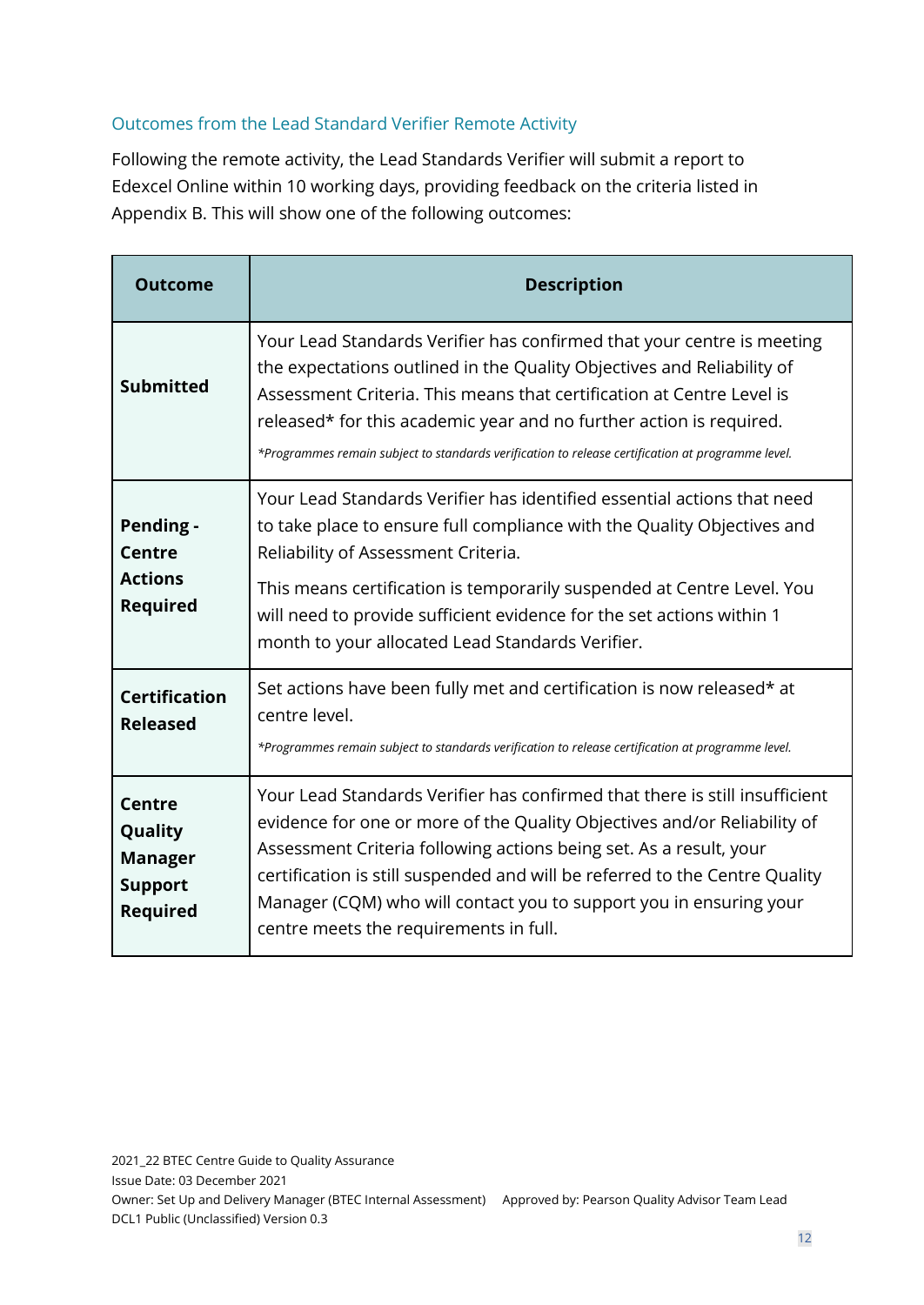# **Stage 2 Centre Standardisation**

#### The Role of the Lead Internal Verifier (Lead IV)

It's a requirement for centres to identify a single Lead IV for each BTEC Principal Subject Area being delivered. This role acts as the point of accountability for the quality assurance and standards of these programmes. This means that where possible, the Lead IV should be involved in the assessment and delivery of the programme and have a good understanding of the units being assessed.

| <b>Responsibility</b>                                                                       | <b>Explanation</b>                                                                                                                                                                                                                                                                                                                                                                                       | <b>Timeline</b>                |
|---------------------------------------------------------------------------------------------|----------------------------------------------------------------------------------------------------------------------------------------------------------------------------------------------------------------------------------------------------------------------------------------------------------------------------------------------------------------------------------------------------------|--------------------------------|
| Register as a<br><b>Lead IV with</b><br><b>Pearson</b>                                      | Register via OSCA, accessed through<br>Edexcel Online to confirm Lead IV is still<br>in role for the subject or has taken over<br>as Lead IV or taken on the role for a new<br>programme<br>You will need to register for each<br>qualification delivered in your centre                                                                                                                                 | By 30<br>September 2021        |
| <b>Undertake</b><br>annual<br>standardisation<br>for your subject<br>area                   | Access the annual Centre<br>Standardisation Materials (CSMs) for<br>each qualification suite delivered via<br>OSCA and work through these with your<br>centre team, keeping a record of this<br>activity<br>Confirm this activity has been<br>completed via OSCA                                                                                                                                         | By 15 October<br>2021          |
| <b>Support</b><br>assessment and<br>internal<br>verification<br>within your<br>subject area | Facilitate regular standardisation<br>$\bullet$<br>activities with your team throughout the<br>academic year<br>Share information about standards with<br>your team to ensure that assessment<br>across all cohorts is to national<br>standards<br>Agree and sign off an assessment and<br>internal verification plan for all cohorts<br>from the start of the programme<br>Oversee and support internal | September 2021<br>to July 2022 |

A summary of the key Lead IV responsibilities can be found in the table below: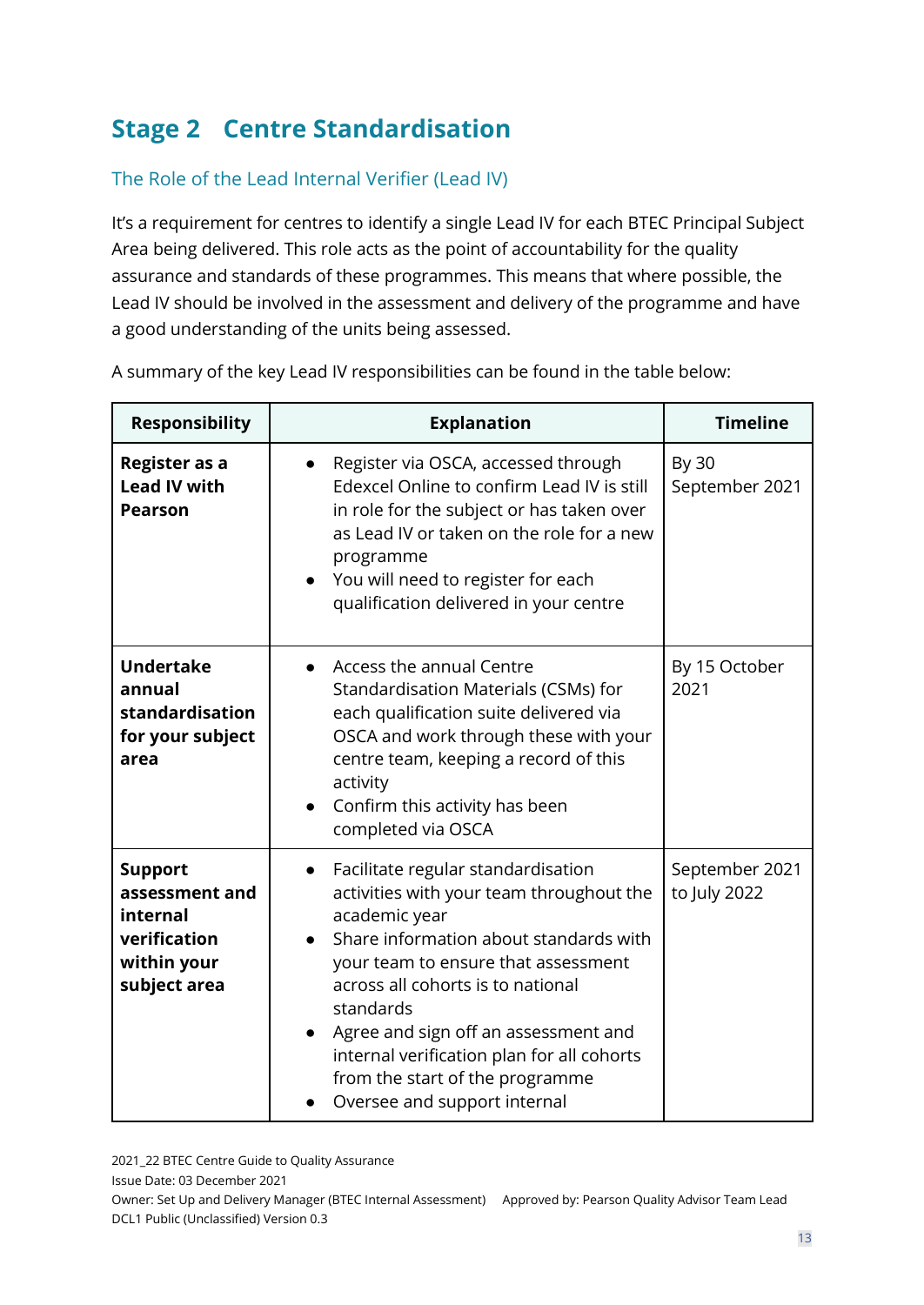| assessment and internal verification for<br>all cohorts to ensure that they are<br>consistently applied<br>Sample verification and assessment<br>$\bullet$<br>across the qualifications for which you<br>have responsibility<br>Where appropriate and required,<br>authorise a maximum of one<br>resubmission opportunity for any<br>learner for internally assessed units<br>following summative assessment<br>Ensure that assessment and internal<br>verification plans are made available to<br>your Standards Verifier on request<br>Ensure that records of assessment and<br>internal verification and current learner<br>work are available for scrutiny by<br>Pearson on request<br>Liaise with your Standards Verifier to<br>ensure that appropriate samples of<br>assessed and internally verified learner<br>work are available for sampling |  |
|--------------------------------------------------------------------------------------------------------------------------------------------------------------------------------------------------------------------------------------------------------------------------------------------------------------------------------------------------------------------------------------------------------------------------------------------------------------------------------------------------------------------------------------------------------------------------------------------------------------------------------------------------------------------------------------------------------------------------------------------------------------------------------------------------------------------------------------------------------|--|
| Sign the Lead IV Declaration to confirm<br>that samples sent for standards<br>verification are complete, accurate and<br>authentic<br>Ensure that records of assessment and                                                                                                                                                                                                                                                                                                                                                                                                                                                                                                                                                                                                                                                                            |  |
| internal verification are retained for 3<br>years for your subject<br>Ensure that learner work is retained for<br>12 weeks after certificates are issued                                                                                                                                                                                                                                                                                                                                                                                                                                                                                                                                                                                                                                                                                               |  |

#### Standardising Assessment Teams

Once the Lead IV has registered, they will be able to access Centre Standardisation Materials (CSMs). The Lead IV is required to use these materials to train/standardise their team of Assessors and Internal Verifiers. This ensures that everyone involved in the assessment of learner work understands national standards. Centres should retain evidence that this process has taken place and make the evidence available on request.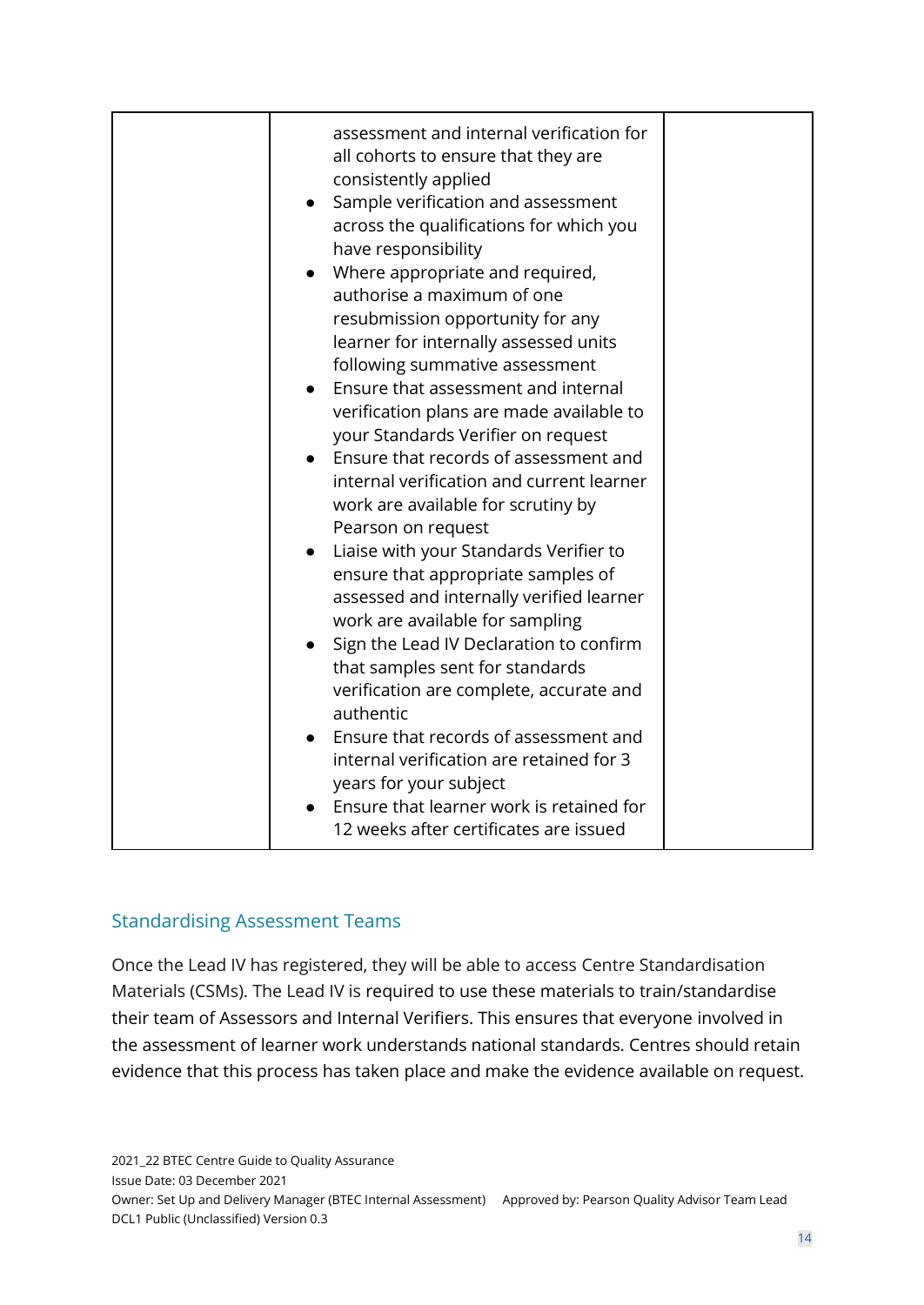The standardisation material will include:

- assignments, assessed learner work, assessor and internal verifier comments
- activities
- Senior Standards Verifier (SSV) commentaries

To get the most from the materials, we suggest you:

- 1. Access the practice materials and make notes on how the work would be assessed at your centre, comparing the work to your own practice.
- 2. Respond to the questions, then compare your responses to those provided by the SSV. You can use the commentaries to help understand the rationale for the standard provided by the SSV.
- 3. Make notes on any implications for your centre's assessment and quality assurance practice.

**Please note:** There is no longer a requirement for Lead IVs to gain OSCA accreditation for QCF qualifications. Lead IVs will be required to register or reinstate their registration annually.

#### **Frequently Asked Questions**

What is the benefit of having a Lead IV if sampling is informed by a programme rating?

The Lead IV is a key role within the BTEC Quality Assurance cycle and has responsibility for ensuring their assessing teams understand national standards. It is therefore important to have a member of staff assigned to this role for each BTEC subject delivered, as it enables consistency in national assessment standards.

#### Do we still need to register Lead IVs?

Yes. Lead IVs will still need to register to confirm they are still in role for the BTEC qualifications within their subject area.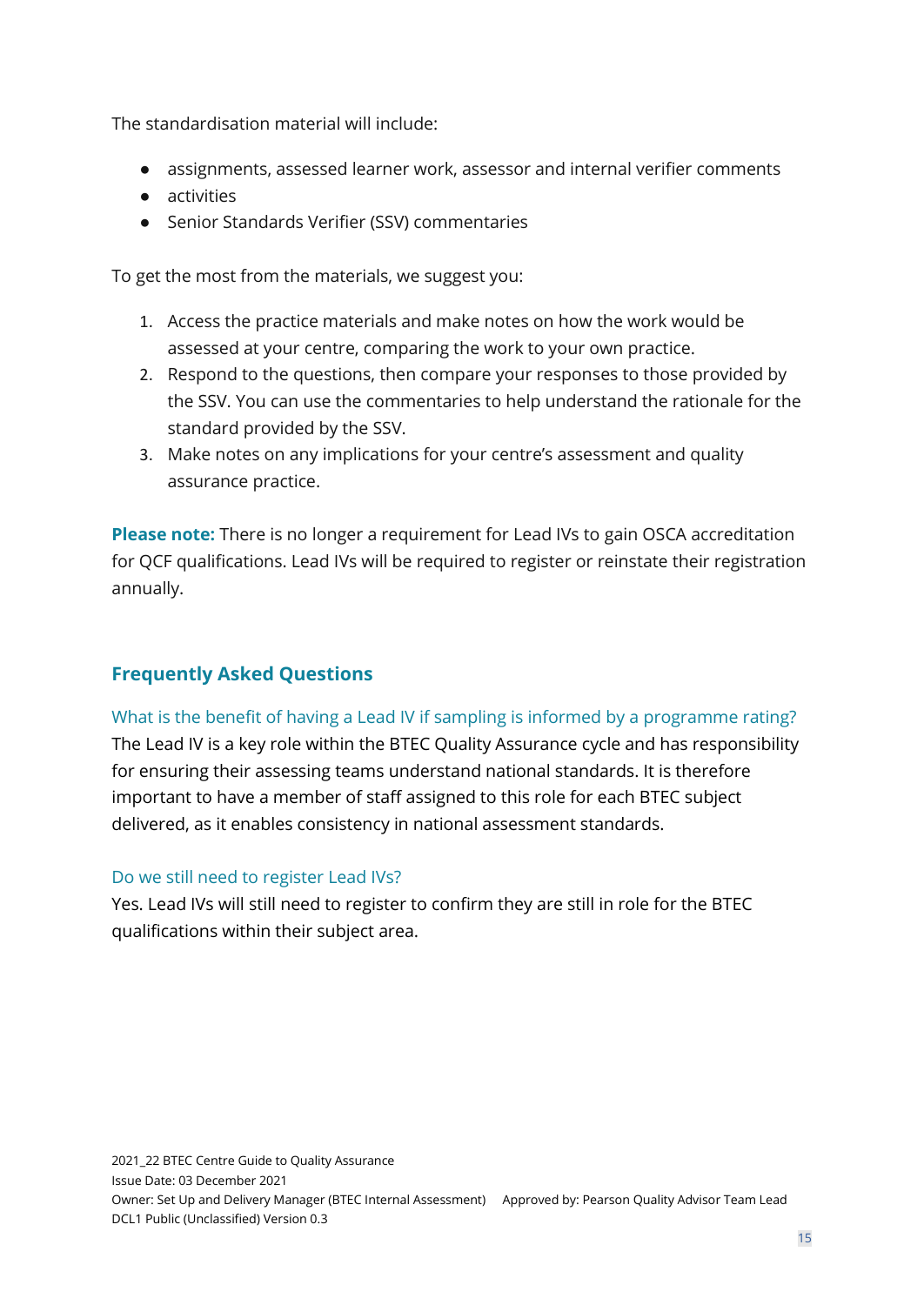# **Stage 3 Maintaining Standards**

#### Standards Verification

Standards verification is an annual process that will take place each year that you have 'live' learner registrations. As in previous years, we will allocate subject sector expert Standards Verifiers to conduct sampling of learner work for BTEC Entry to Level 3 qualifications. Standards verification ensures that Assessors are making accurate assessment decisions in a fair and consistent manner.

You will be allocated **one** Standards Verifier for all BTEC Entry to Level 3 programmes in a subject area where sampling is required. For example, if you are delivering a Tech Award, First and Level 3 National in a subject, and the programme rating has determined that all require sampling, one Standards Verifier will be allocated and will sample all qualifications.

For more detailed guidance on the standards verification process, please refer to the Centre Guide to Standards Verification which will be available [here](https://qualifications.pearson.com/en/support/support-for-you/quality-nominees/btec-entry-level-3.html) from 18 October 2021.

#### Programme Ratings for BTEC Qualifications

#### **Overview**

Pearson takes a risk-based approach to how we will approach standards verification for the coming year. We apply pre-determined criteria to your BTEC programmes at the start of the academic year to give us an idea of where to start.

A list of the criteria we use is detailed below. By applying a risk-based approach, we can target standards verification to where it is needed the most. It also ensures we support centres that need it the most, whilst reducing the administrative burden for centre that have a proven record of maintaining standards.

Programmes can only have one rating assigned and this will be the highest level of risk criteria.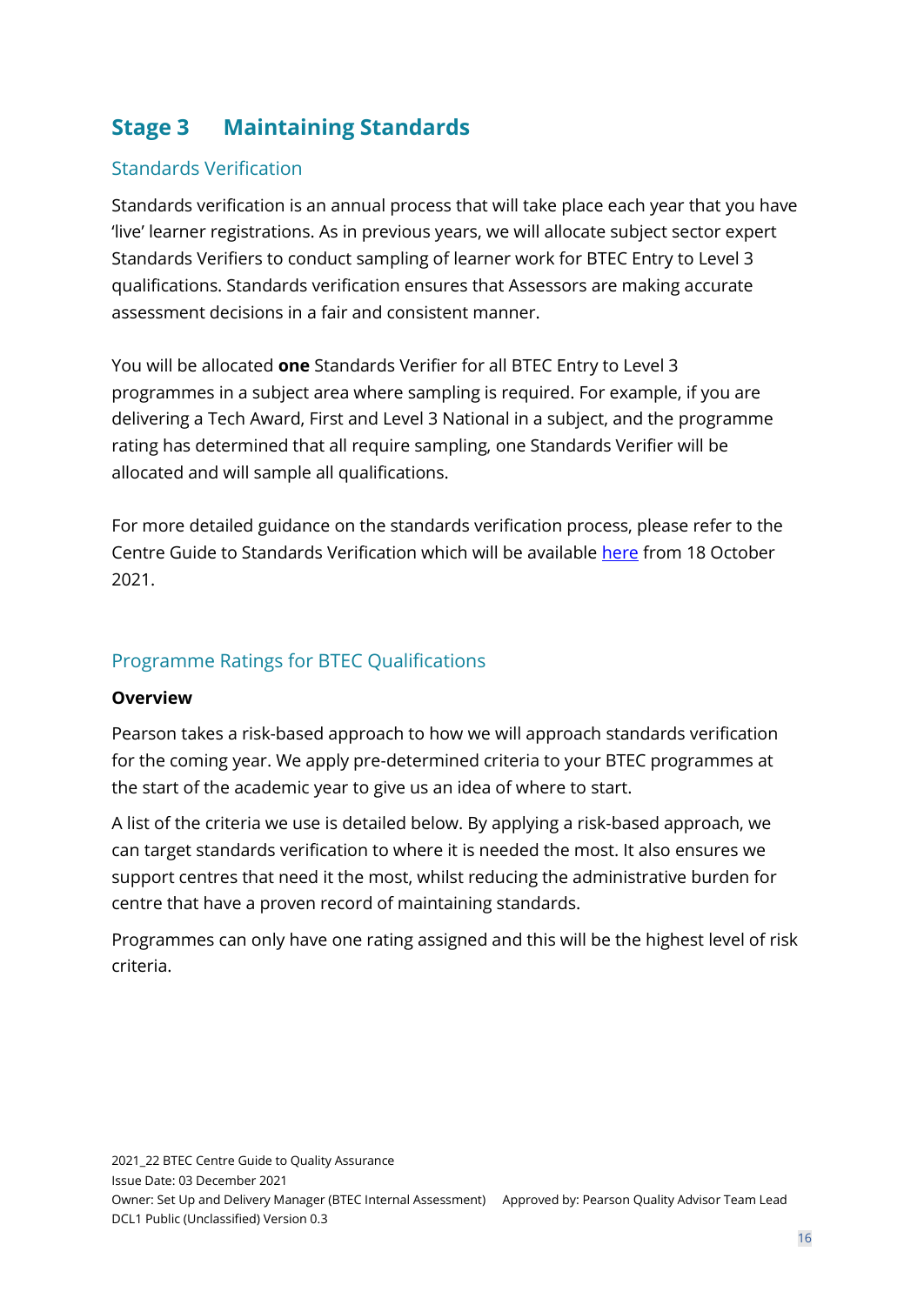| <b>Criteria Reference</b> |                                                                                                                                          | <b>Sampling</b><br>Control | <b>Definition</b>                                                                                                                                                                                                                                                                                                 |  |
|---------------------------|------------------------------------------------------------------------------------------------------------------------------------------|----------------------------|-------------------------------------------------------------------------------------------------------------------------------------------------------------------------------------------------------------------------------------------------------------------------------------------------------------------|--|
| 4                         | Programme has been subject to<br>or flagged for Principal Standards<br>Support                                                           | Enhanced                   | This means where the programme has<br>been subject to Principal Standards<br>Support in previous standards<br>verification cycle or has been flagged<br>by the Principal Standards Manager as<br>requiring support/presenting risks to<br>accurate assessment.                                                    |  |
| 6                         | Programme has investigation<br>record                                                                                                    | Enhanced                   | This means that the programme has<br>been subject to a Pearson<br>investigation within the past 12<br>months, which resulted in either a<br>written warning or a sanction. We will<br>be manually mapping this as the<br>system doesn't currently hold the<br>required data.                                      |  |
| 12                        | Programme is being delivered by Enhanced<br>the centre for the first time                                                                |                            | This means the programme has not<br>been delivered in the centre before.                                                                                                                                                                                                                                          |  |
| 15                        | Programmes has deviated from<br>historic outcomes                                                                                        | Enhanced                   | This means the programme is within<br>the top 10% of programmes which<br>have significantly deviated from prior<br>qualification outcomes at the centre.                                                                                                                                                          |  |
| 7                         | Programme has pending centre<br>actions required outcome<br>for Allocation Code in previous<br>year's standards<br>verification activity | Medium                     | This means where a programme has<br>been blocked at first sample at least<br>once within the past 3 years.                                                                                                                                                                                                        |  |
| 5                         | Programme has<br><b>NYFS outcome for Allocation</b><br>Code in previous year's<br>standards verification activity                        | Medium                     | This means where a programme has<br>not been fully sampled within the past<br>3 years.                                                                                                                                                                                                                            |  |
| 14                        | Programme has exemption<br>record within the past 12<br>months                                                                           | Medium                     | This means the programme has not<br>been subject to standards verification<br>in the past 12 months They will have<br>been subject to either:<br>Advised Pearson the<br>Programme as 'Not Running'<br>Deferred in the previous year<br>(learners not certificating)<br>Designated Low Control in<br>previous year |  |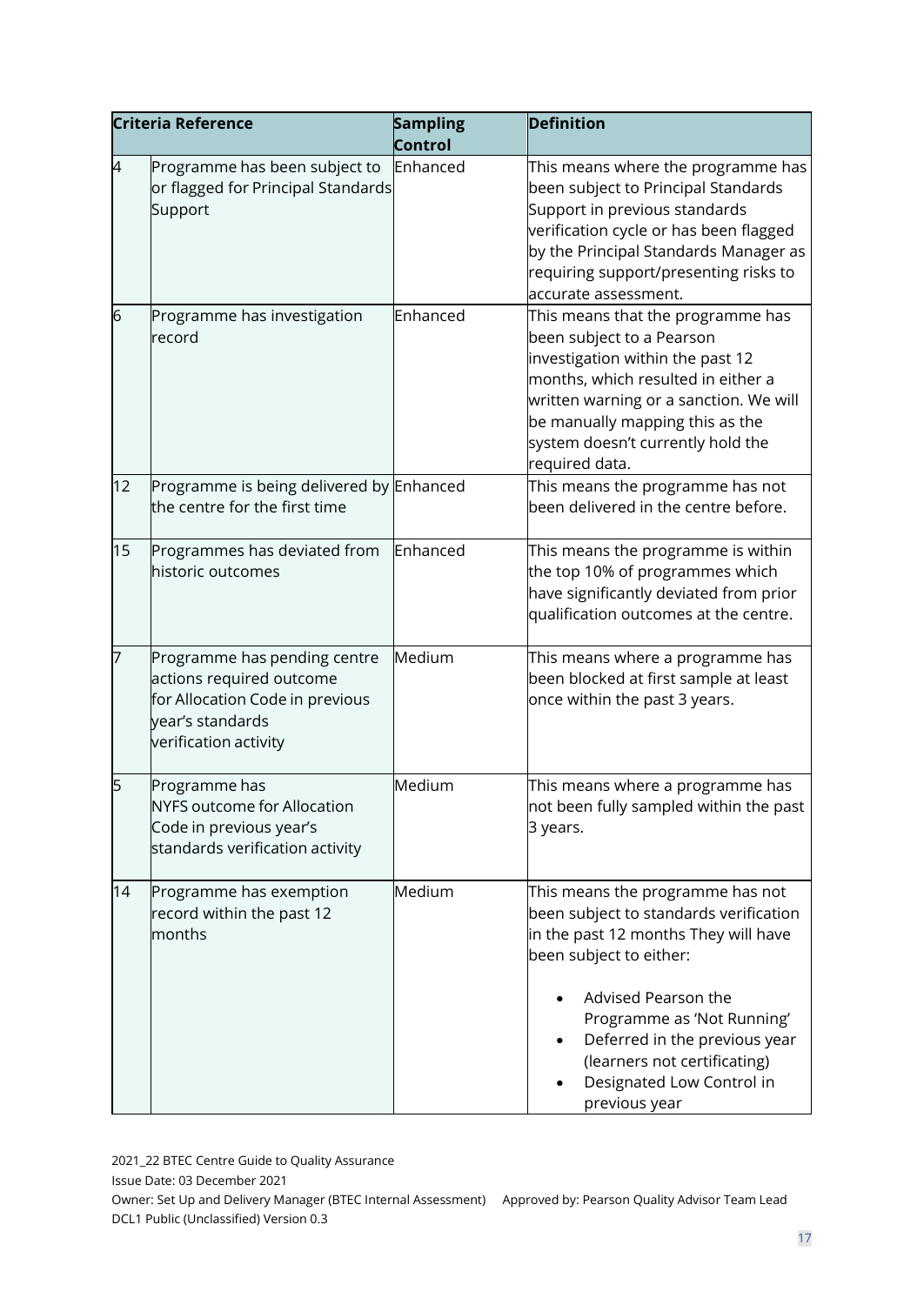| З              | Programme was not sampled in Medium<br>previous year             |        | This means the programme did not<br>have registrations in the previous year<br>but has registered learners<br>previously                                                                                                                                                                                                                                                                                                                                                                                                                                                                                                                                                                                                 |
|----------------|------------------------------------------------------------------|--------|--------------------------------------------------------------------------------------------------------------------------------------------------------------------------------------------------------------------------------------------------------------------------------------------------------------------------------------------------------------------------------------------------------------------------------------------------------------------------------------------------------------------------------------------------------------------------------------------------------------------------------------------------------------------------------------------------------------------------|
| $\overline{2}$ | Programme has registrations for Medium<br>the new specifications |        | This means where there are<br>registrations for one of the following<br>qualification suites:<br><b>BTEC Tech Awards</b><br>BTEC Level 2 and 3 Technicals<br><b>BTEC Level 3 Nationals First</b><br>Teach from 2018<br>Revised BTEC Level Firsts from<br>2018<br><b>BTEC Level 2 Skills (Creatives</b><br>Only)<br>BTEC Level 2 and 3 Esports<br>BTEC Level 2 Preparation for<br><b>Public Services</b><br>BTEC Level 3 Art & Design<br>Practice<br><b>BTEC Level 3 Creative Media</b><br>Practice<br><b>BTEC Level 3 Music/Music</b><br>Production<br><b>BTEC Level 3 Performing Arts</b><br>Practice<br><b>BTEC Level 3 Production Arts</b><br>Practice<br><b>BTEC Level 3 Uniformed</b><br><b>Protective Services</b> |
|                | Programme is linked to a Licence Medium<br>to Practice           |        | This means the programme is linked<br>to Licence to Practice.                                                                                                                                                                                                                                                                                                                                                                                                                                                                                                                                                                                                                                                            |
| 11             | Programme has changes in<br>registration patterns                | Medium | This means where the registration<br>patterns for the programme have seen<br>a significant increase in cohort size                                                                                                                                                                                                                                                                                                                                                                                                                                                                                                                                                                                                       |
| 13             | Programme didn't come up with<br>any of the risk factors         | Low    | This means that all risk criteria have<br>been exhausted for the programme<br>and none have been flagged.                                                                                                                                                                                                                                                                                                                                                                                                                                                                                                                                                                                                                |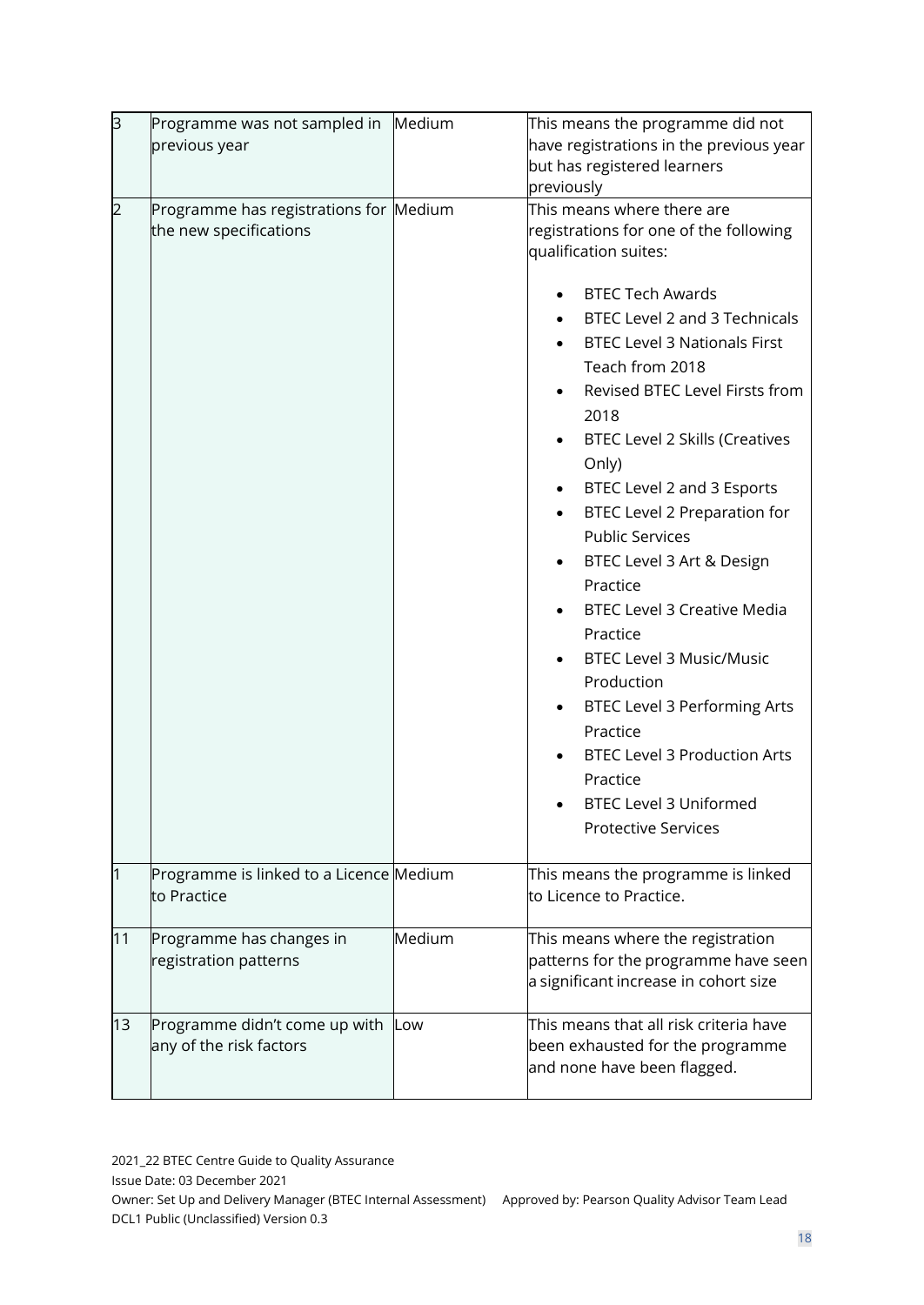| *Programmes cannot be subject to<br>Low Control in consecutive years (see |
|---------------------------------------------------------------------------|
| Criteria 14)                                                              |

## Standards Verification Sampling Controls

There are three sampling controls which will be applied to standards verification:

| <b>Enhanced Control</b>                                 | <b>Medium Control</b>           | <b>Low Control</b>                                                                                                  |
|---------------------------------------------------------|---------------------------------|---------------------------------------------------------------------------------------------------------------------|
| • Randomised Sample<br>•Remote<br>• Enhanced SV Support | • Pre-Defined Sample<br>•Remote | •Exempt from sampling for<br>one year only - subject to<br>changes in cohort size and<br>subject to random sampling |

#### **Low Control**

Programmes assigned Low Control will be subject to quarterly registration checks and depending on the registrations made by your centre in year, the risk level for a programme may change from Low to Medium.

In addition, Low Control programmes will be subject to random sampling. An unsuccessful outcome here will result in a risk level change from Low to Medium. We will contact you by 10 January 2022 to inform you if a programme delivered in your centre will be required to undertake standards verification as part of this random sample.

#### **Frequently Asked Questions**

#### Will I have access to the programme ratings prior to the remote activity?

Yes. We are currently unable to provide this to you online. A copy of the initial programme ratings will be sent to you by your Lead Standards Verifier. Once the Lead Standards Verifier report has been submitted, you will be able to see the confirmed programme ratings here.

#### My centre hasn't been allocated a Lead Standards Verifier. How do I view the programme ratings?

Centres in this scenario will be allocated to Dr LSV Not Required. We send a copy of the programme ratings to you by 03 December 2021.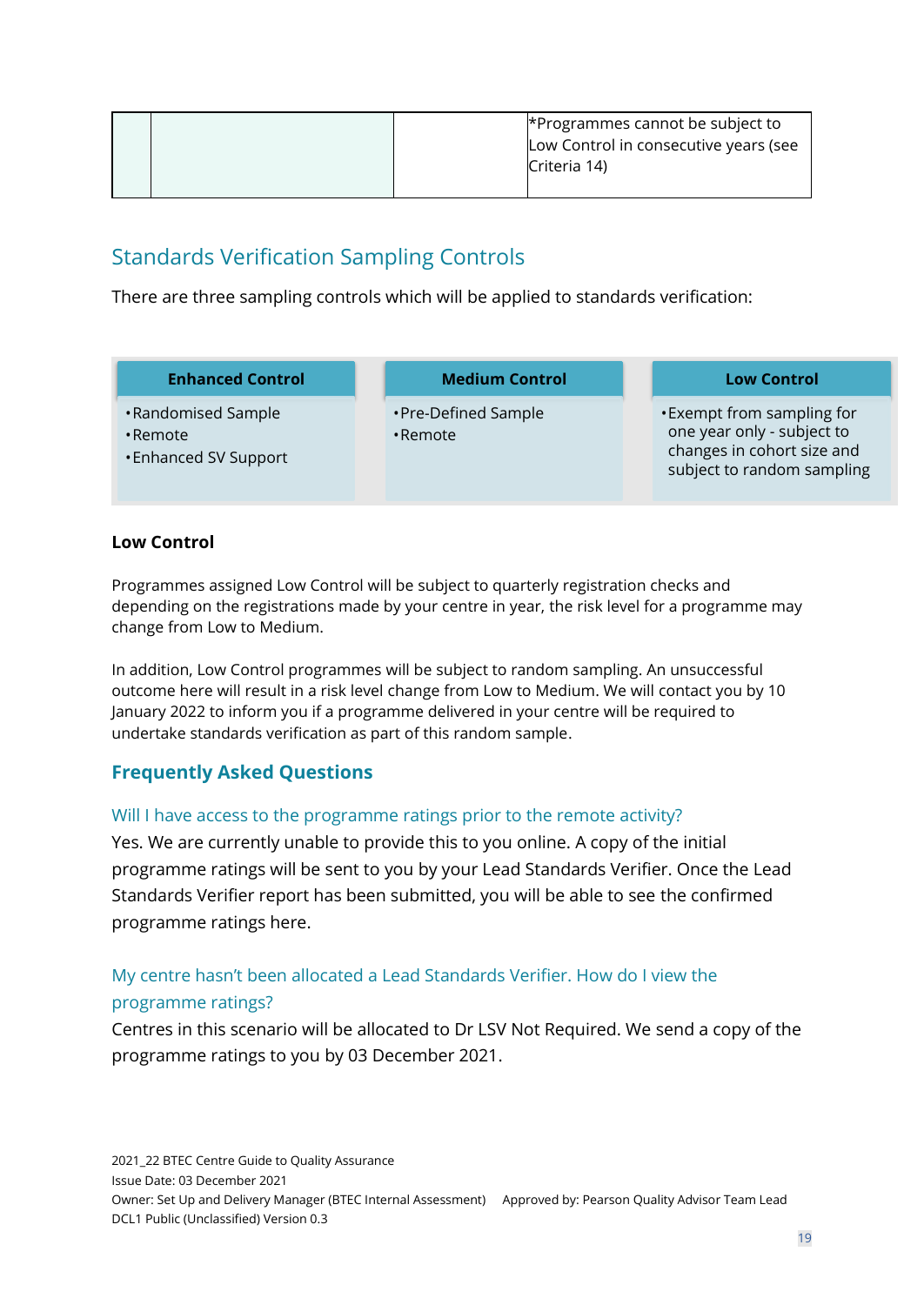#### We will be delivering a new BTEC programme this year, so this won't have been subject to a programme rating in 2020/21. How will this be determined?

All new programmes will be subject to a default Medium control sample. This applies to all centres regardless of Lead Standards Verifier activity.

#### My programme has never been assigned Low Control. Why is this?

Low Control cannot be assigned if the programme meets one of the following criteria:

- 1. The programme is one of the following:
	- BTEC Tech Awards
	- BTEC Level 2 and 3 Technicals
	- BTEC Level 3 Nationals First Teach from 2018 (including off-measures)
	- Revised BTEC Level Firsts from 2018
	- BTEC Level 2 Skills (Creatives Only)
	- BTEC Level 2 and 3 Esports
	- BTEC Level 2 Preparation for Public Services
	- BTEC Level 3 Art & Design Practice
	- BTEC Level 3 Creative Media Practice
	- BTEC Level 3 Music/Music Production
	- BTEC Level 3 Performing Arts Practice
	- BTEC Level 3 Production Arts Practice
	- BTEC Level 3 Uniformed Protective Services
- 2. The qualification has a Licence to Practice including CIMPSA accreditation for Sport
- 3. The programme has not been sampled, was Not Yet Fully Sampled (NYFS) or not released at first sample in the previous year

#### If a programme is assigned Low Control, will we be able to receive certification as soon as we submit a claim?

All certification for BTEC programmes, regardless of the control assigned, will be set to pending and will be subject to monitoring throughout the year before certificates can be issued in Summer 2022.

#### I disagree with a programme rating. Can I appeal it?

Yes. This will need to be made in writing with supporting evidence attached and submitted to the BTEC Assessment team via the [customer support portal.](https://support.pearson.com/getsupport/s/contactsupport) The deadline for Appeals to be received by Pearson is 15 December 2021.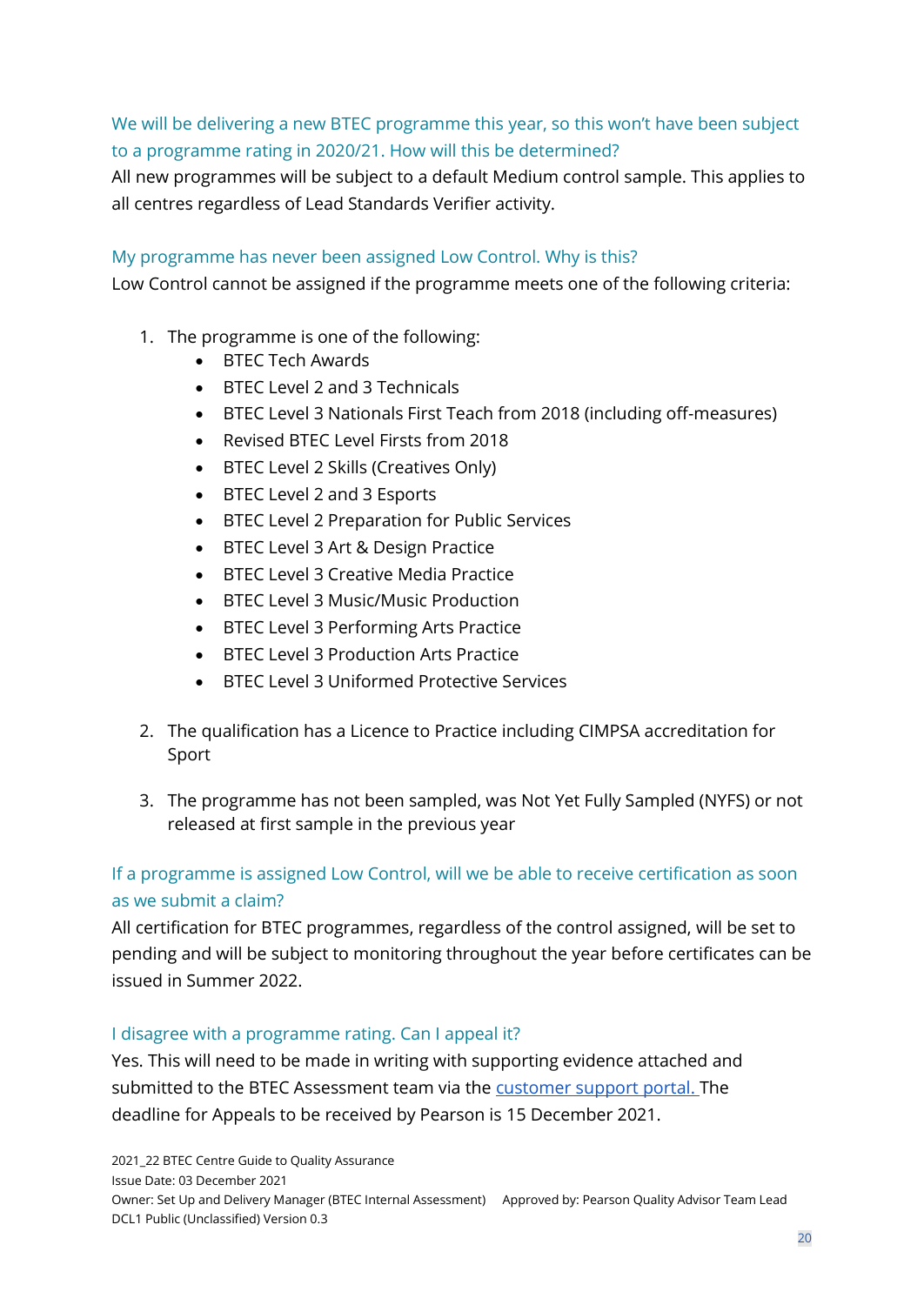# **Stage 4 Feeding Forward**

To support you with improving the quality assurance and delivery of BTEC programmes delivered in your centre, we publish annual sector focused Senior Standards Verifier reports and for 2021/22 will introduce a Senior Lead Standards Verifier report for quality assurance. You should refer to these when planning for the next year's quality assurance cycle and to support and train assessment teams within your centre.

#### Supporting You

#### **BTEC Qualification Specification**

The specification for each BTEC qualification is the document that programme leaders and teams should use as their first point of reference for all planning and assessment. Specifications are accompanied by important assessment and delivery guidance which provide instructions and advice for each unit in the qualification. All BTEC specifications are freely available on the BTEC website under the relevant subject page.

#### **Forms and Templates**

We publish a range of useful forms and templates [here](https://qualifications.pearson.com/en/support/support-for-you/quality-nominees/btec-entry-level-3.html) for you to use in your centre. These templates are not mandatory, and you can devise your own. They include:

- Assessment Plan
- Internal verification of assignment briefs
- Assignment briefs
- Internal verification of assessment decisions
- Assessment Record
- Record of Activity
- Record of Activity Guidance
- Learner declaration
- Lead Internal Verifier declaration.

You should also view our policies on assessment, which can be found [here.](https://qualifications.pearson.com/en/support/support-topics/understanding-our-qualifications/policies-for-centres-learners-and-employees.html)

#### **Contact Us**

If you do have a question, please contact **BTEC Assessment** or your **Pearson Quality Advisor** via [The Pearson Contact Portal.](https://support.pearson.com/uk/s/qualification-contactus)

In addition, you will find further information on the [Quality Nominee Support Hub.](https://qualifications.pearson.com/en/support/support-for-you/quality-nominees.html)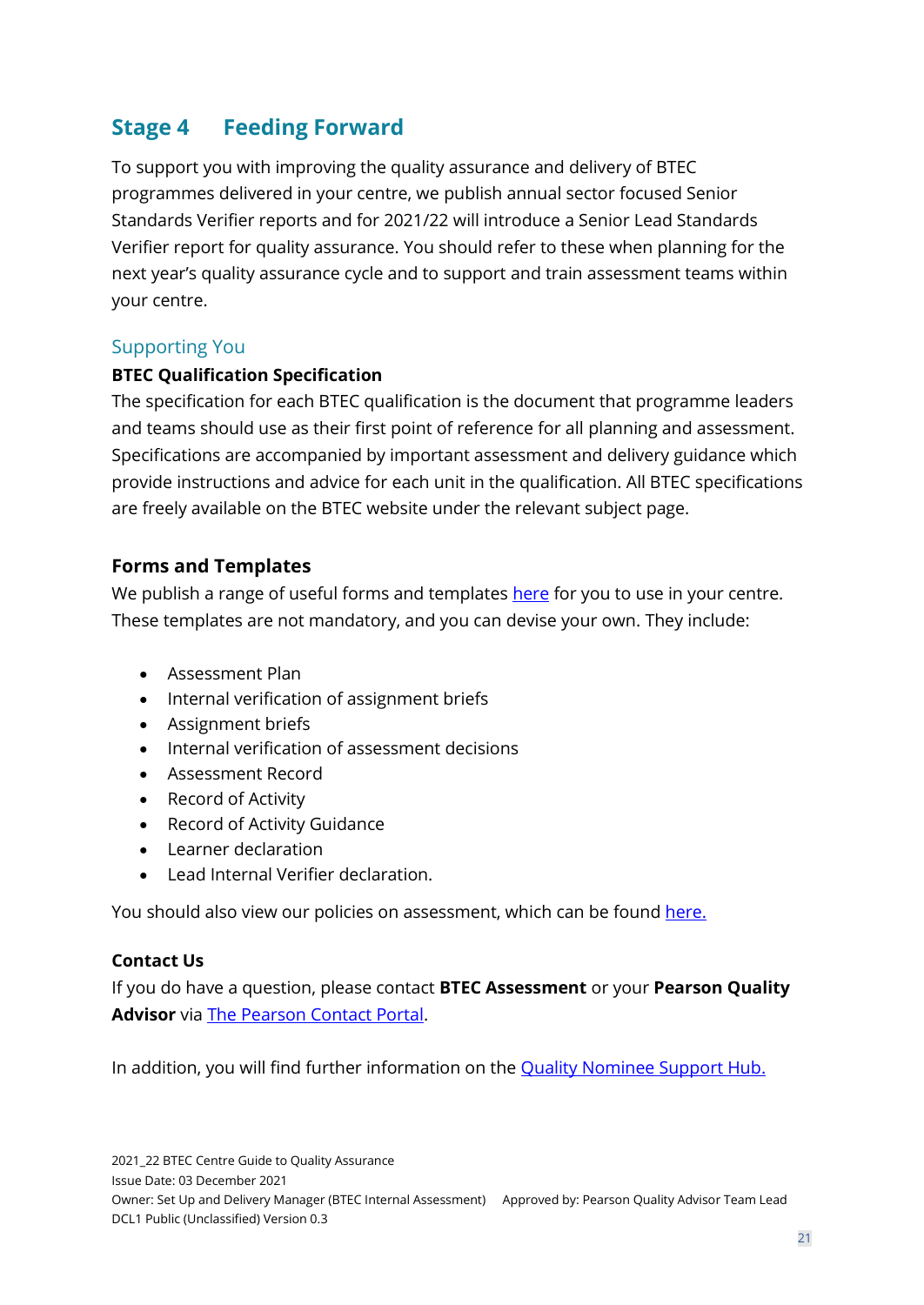# **Appendices**

# Appendix A: BTEC Lead Standards Verifier Activity Plan

| <b>Centre Number</b>                           |  |  |
|------------------------------------------------|--|--|
| <b>Centre Name</b>                             |  |  |
| <b>Lead Standards Verifier Name</b>            |  |  |
| <b>Lead Standards Verifier Contact Details</b> |  |  |
| <b>Telephone Number</b>                        |  |  |
| <b>Email Address</b>                           |  |  |
| <b>Activity Date and Time</b>                  |  |  |
| <b>Platform to be Used and Link</b>            |  |  |

#### **Draft agenda for the day**

| <b>Time</b> | <b>Activity</b>                        |                         |                                                                     |
|-------------|----------------------------------------|-------------------------|---------------------------------------------------------------------|
|             | <b>Welcome and introduction</b>        |                         |                                                                     |
|             | <b>Discussion with Quality Nominee</b> |                         |                                                                     |
|             | <b>Lead Internal</b>                   |                         |                                                                     |
|             | <b>Verifiers to</b>                    | $\overline{2}$          |                                                                     |
|             | attend 1:1                             | $\overline{\mathbf{3}}$ |                                                                     |
|             | discussion with                        | 4                       |                                                                     |
|             | <b>Lead SV</b>                         | 5                       |                                                                     |
|             |                                        |                         | Working lunch to meet with any staff members who may have questions |
|             |                                        |                         | regarding BTEC internal assessment delivery                         |
|             | <b>Lead Internal</b>                   | 6                       |                                                                     |
|             | <b>Verifiers to</b>                    | 7                       |                                                                     |
|             | attend 1:1                             | 8                       |                                                                     |
|             | discussion with                        | 9                       |                                                                     |
|             | <b>Lead SV</b>                         | 10                      |                                                                     |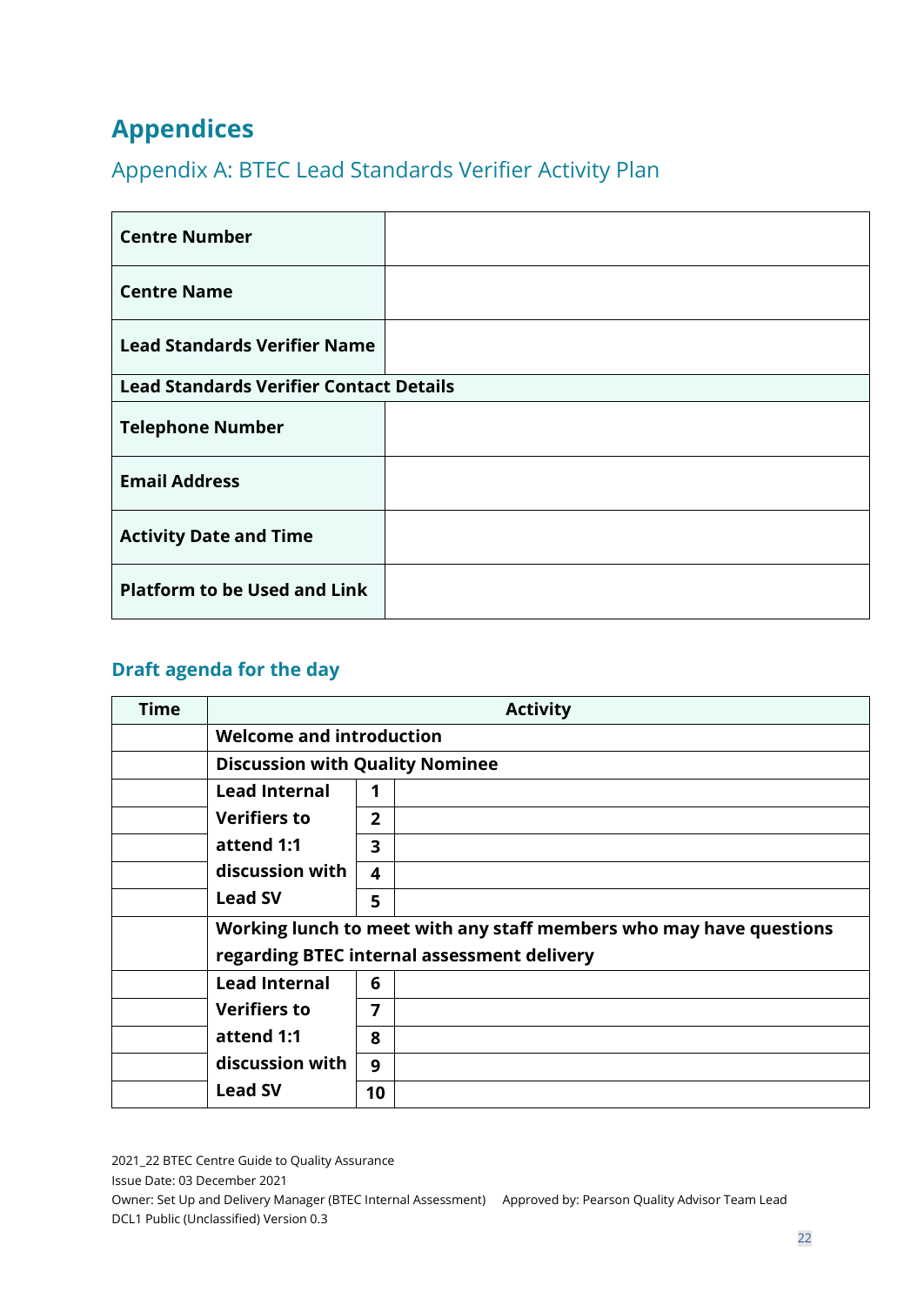| <b>Feedback and next steps</b> |
|--------------------------------|
|                                |

#### **In preparation for the Lead Standards Verifier activity, please arrange for the following information to be available on the day. There is no need to provide a hard copy if the material is available electronically:**

| Quality Nominee and     |                                                  |
|-------------------------|--------------------------------------------------|
| <b>Exams Officer if</b> | Centre policies and procedures may be requested. |
| available               |                                                  |

|                                 | A programme file will usually contain typical evidence which   |
|---------------------------------|----------------------------------------------------------------|
|                                 | will include:                                                  |
|                                 | Evidence of Lead IV accreditation/registration                 |
|                                 | Evidence that initial standardisation has taken place with the |
|                                 | subject team and is planned throughout the year as appropriate |
|                                 | Assessment Plans for all programmes                            |
| <b>Please ask Lead Internal</b> | A selection of Assignment Briefs covering all programmes       |
| <b>Verifiers to familiarise</b> | Internal Verification covering a range of Assignments,         |
| themselves with the             | programmes, Assessors, units and assessment decisions          |
| <b>Lead SV criteria and be</b>  | A selection of Assessment Records covering all programmes and  |
| able to discuss and             | a range of units, Assessors and Assessment Decisions           |
| show evidence for each          | <b>Evidence of Assessment Tracking</b>                         |
| criterion.                      | Evidence of Resubmissions/Retakes and the associated           |
|                                 | assessment records                                             |
|                                 | Evidence of any action plans for continual improvement         |
|                                 | following standards verification                               |
|                                 | Evidence of Employer Involvement planning and monitoring       |
|                                 | where applicable                                               |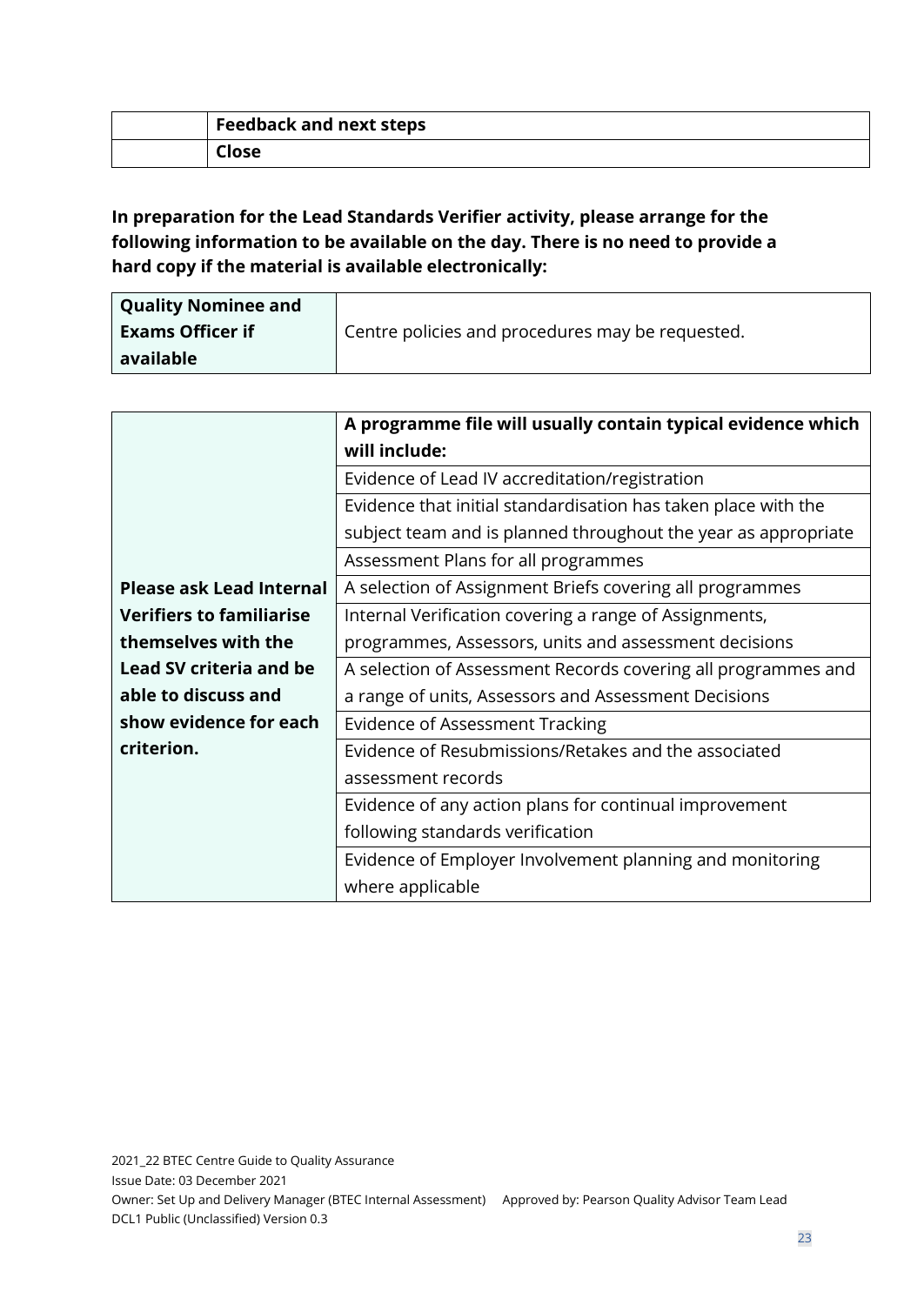# Appendix B: Lead Standards Verifier Reporting Criteria

|      | <b>LSV reporting criteria</b>                                                                                             |  |
|------|---------------------------------------------------------------------------------------------------------------------------|--|
| 2.1  | Lead Internal Verifier has been appropriately registered                                                                  |  |
| 2.2  | Lead Internal Verifier has been appropriately registered for any multi-sites,                                             |  |
|      | consortia and/or collaborative arrangements                                                                               |  |
|      | Lead Internal Verifier understands their responsibilities regarding internal                                              |  |
| 2.3  | standardisation of assignments and assessed learner work                                                                  |  |
| 2.4  | Lead Internal Verifier assures assessment standards amongst all assessors and<br>internal verifiers                       |  |
| 2.5  | Lead Internal Verifier provides the required internal standardisation training for                                        |  |
|      | teaching staff                                                                                                            |  |
|      | For Assignments, programme team:                                                                                          |  |
| 2.6  | Use the Pearson Authorised Assignment Briefs                                                                              |  |
|      | Adapt the Pearson Authorised Assignment Briefs                                                                            |  |
|      | Create their own Assignment Briefs                                                                                        |  |
| 2.7  | Programme team use Sample Marked Learner Work to support with the                                                         |  |
|      | application of standards                                                                                                  |  |
|      | <b>RQF L3 Nationals</b>                                                                                                   |  |
|      | L1/2 Firsts                                                                                                               |  |
|      | L1/2 Tech Awards                                                                                                          |  |
|      | L2/L3 Technicals                                                                                                          |  |
| 2.8  | Assessment planning is in place for all programmes delivered                                                              |  |
| 2.9  | Assessment Planning ensures that a range of units are available for standards                                             |  |
|      | verification sampling                                                                                                     |  |
|      | An internal verification process is in place to inform and record that all                                                |  |
|      | assignments and assessment outcomes are compliant with awarding organisation<br>and regulatory requirements, by ensuring: |  |
|      | all assignment briefs are internally verified annually                                                                    |  |
|      |                                                                                                                           |  |
| 2.10 | sufficient samples of learner work covering all Assessors and all assessed                                                |  |
|      | units are internally verified annually                                                                                    |  |
|      | a record of internal verification outcomes is maintained                                                                  |  |
|      | a process is in place to deal with inaccuracies and weaknesses in                                                         |  |
|      | assessment identified by internal verification, or by Pearson quality                                                     |  |
|      | processes                                                                                                                 |  |